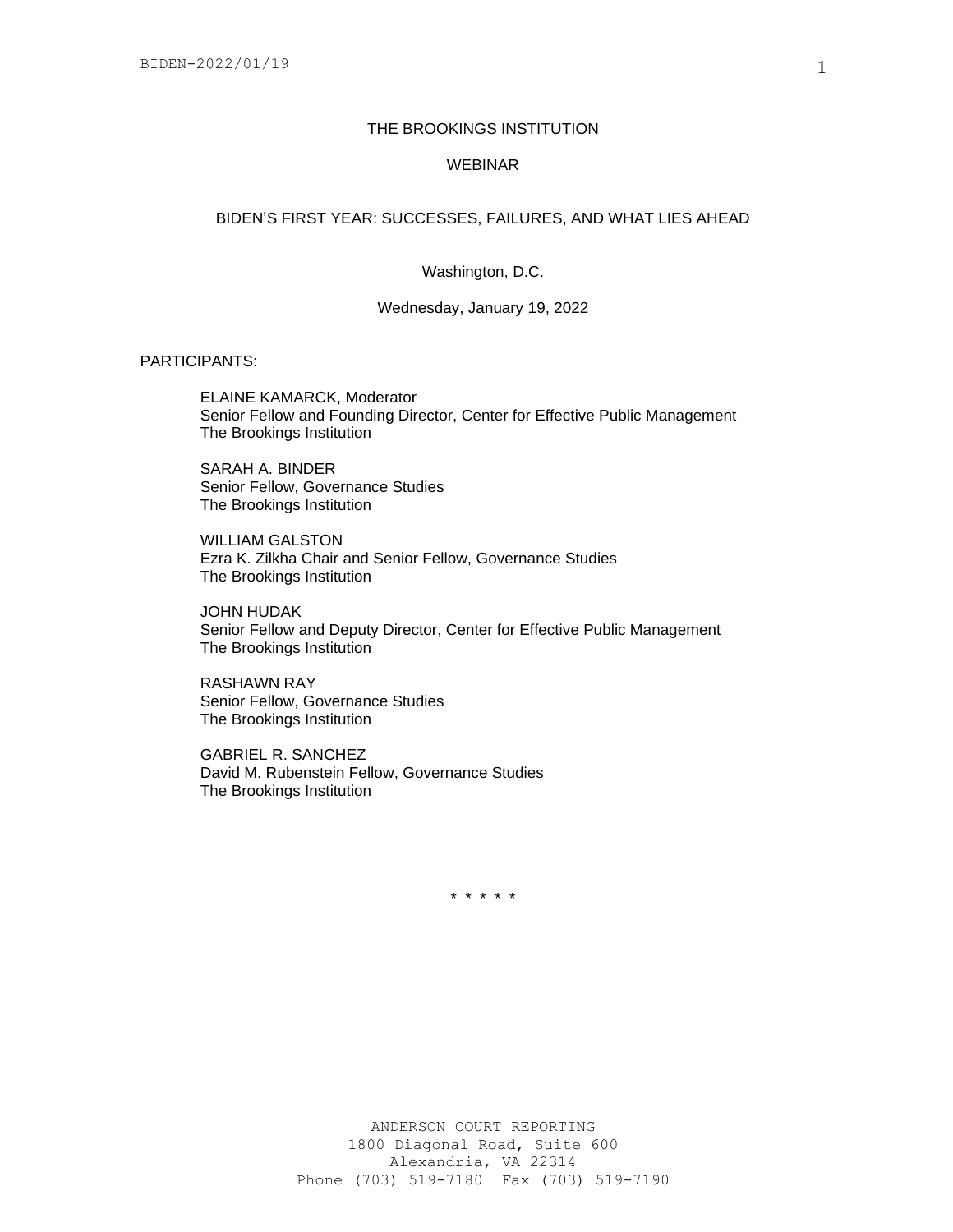## P R O C E E D I N G S

MS. KAMARCK: Good morning, everyone and welcome to Brookings. This panel this morning is on Biden's first year in office. His successes, his failures, et cetera. One year ago, he took office with approval ratings over the 50 percent mark. By summer, they had begun to fall and then as he headed into this fall, his approval ratings dropped into the high 40s where they've stayed ever since. In some polls, he's even down to the 30s. The Democratic prospects for the 2022 midterms have followed this downward trend.

Early on in the administration, there was a lot of good news. The COVID relief packages passed Congress. He used governmental powers wisely to ramp up vaccinations and vaccination production across the country. He passed a historic infrastructure bill. Unemployment is currently very low. Wages are up.

But in recent months, there's been plenty of bad news as well. Inflation is at its 40 year high. The unremitting scourge of COVID, continued conflict with the progressive base over his Build Back Better bill, his failure to get two critical U.S. senators to pass a voting rights bill. And on foreign policy, an embarrassing and chaotic withdrawal from Afghanistan and a face off over Ukraine with Russia. At the Supreme Court, he has also suffered setbacks on vaccine mandates and abortion.

In the course of a year, the Biden presidency seems to have gone from hope to disappointment. Here with us to disagree with that statement and to unpack his first year are a group of distinguished Brookings' scholars. And in alphabetical order, we're going to hear from all of them. But first, if you want to send in questions by email go to events@brookings.edu or via Twitter at [@BrookingsGov](https://twitter.com/BrookingsGov) or via Twitter at using Brookings.gov by using #Biden1Year, and the one is not written out, it's a numerical one.

But first let me introduce our panel. Sarah Binder, a senior fellow here at Brookings, a professor at Georgetown, an associate editor of the Washington Post, well regarded, Monkey Cage. She's an expert on Congress. Her latest book with coauthor Mark Spindell, "The Myth of Independence: How Congress Governs the Federal Reserve."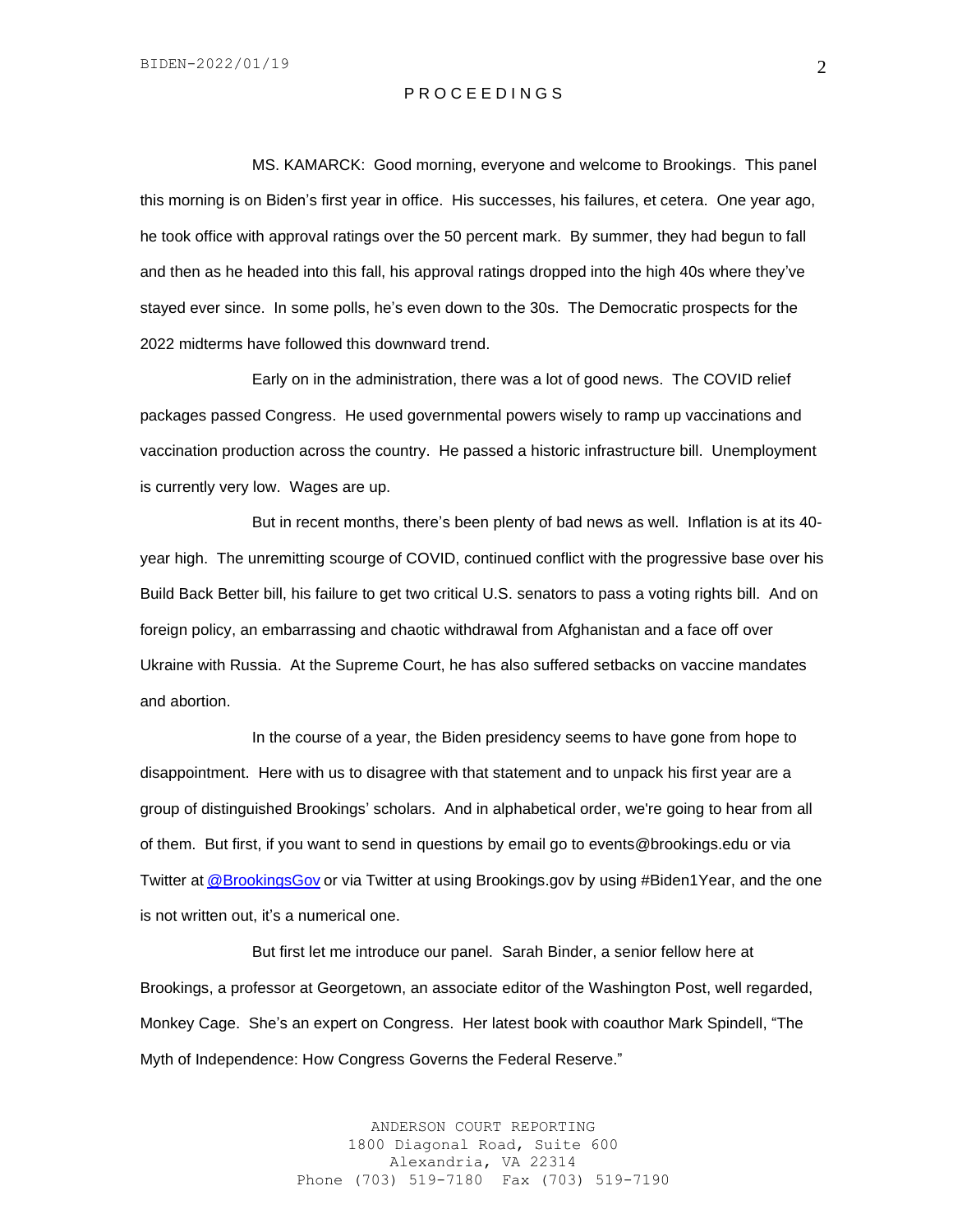Next, is Bill Galston, a senior fellow here at Brookings and a columnist for the Wall Street Journal. He is the author of nine books and hundreds of articles on political theory and public policy. He served in the Clinton White House in the 1990s and his most recent book is "Antipluralism: The Populist Threat to a Liberal Democracy."

John Hudak, also a senior fellow here at Brookings, is deputy director of the Center for Effective Public Management. He's an expert on executive branch in American politics and editor of our FixGov blog. His most recent book is "Marijuana: A Short History."

Rashawn Ray is a senior fellow here at Brookings and professor of sociology and an executive director of the Lab for Applied Social Science Research at the University of Maryland. He is one of the coeditors of Contexts Magazine: Sociology for the Public. Rashawn's studies race and social inequality. His books include, among others, "How Families Matter: Complicated Intersections of Race, Gender and Work" with Pamela Jackson.

Last but only alphabetically is our newest scholar, Gabriel Sanchez. Gabe is a new David Rubenstein fellow here at Brookings and a professor of politic science and the founding Robert Wood Johnson Foundation in endowed chair in public health at the University of New Mexico. Gabe studies Latino health policy and political engagement. His most recent book is "Latinos and the 2016 Election: Latino Resistance and the Election of Donald Trump."

So with this great panel ready to go, let me start off with the first question. So the public and the pundits are giving Biden pretty bad grades for his first year in office. This afternoon, he is going to hold a press conference billed as an attempt to reset his presidency.

Do you agree or disagree? How then has this first year been? And how much of what has happened in this first year falls outside of the control of the president? And how much falls into the category of self-inflicted wounds? So sticking with our alphabetical, you know, order, I'm going to start with Sarah. Sarah, what do you say to that?

MS. BINDER: Great. And thanks, Elaine, and everyone for including me.

So I think it's really important when we want to assess Biden's first year. I think it's important to think about the constraints under which Democrats have pursued their campaign pledges and their policy agendas. I would tick it off to four things and I'll run through them sort of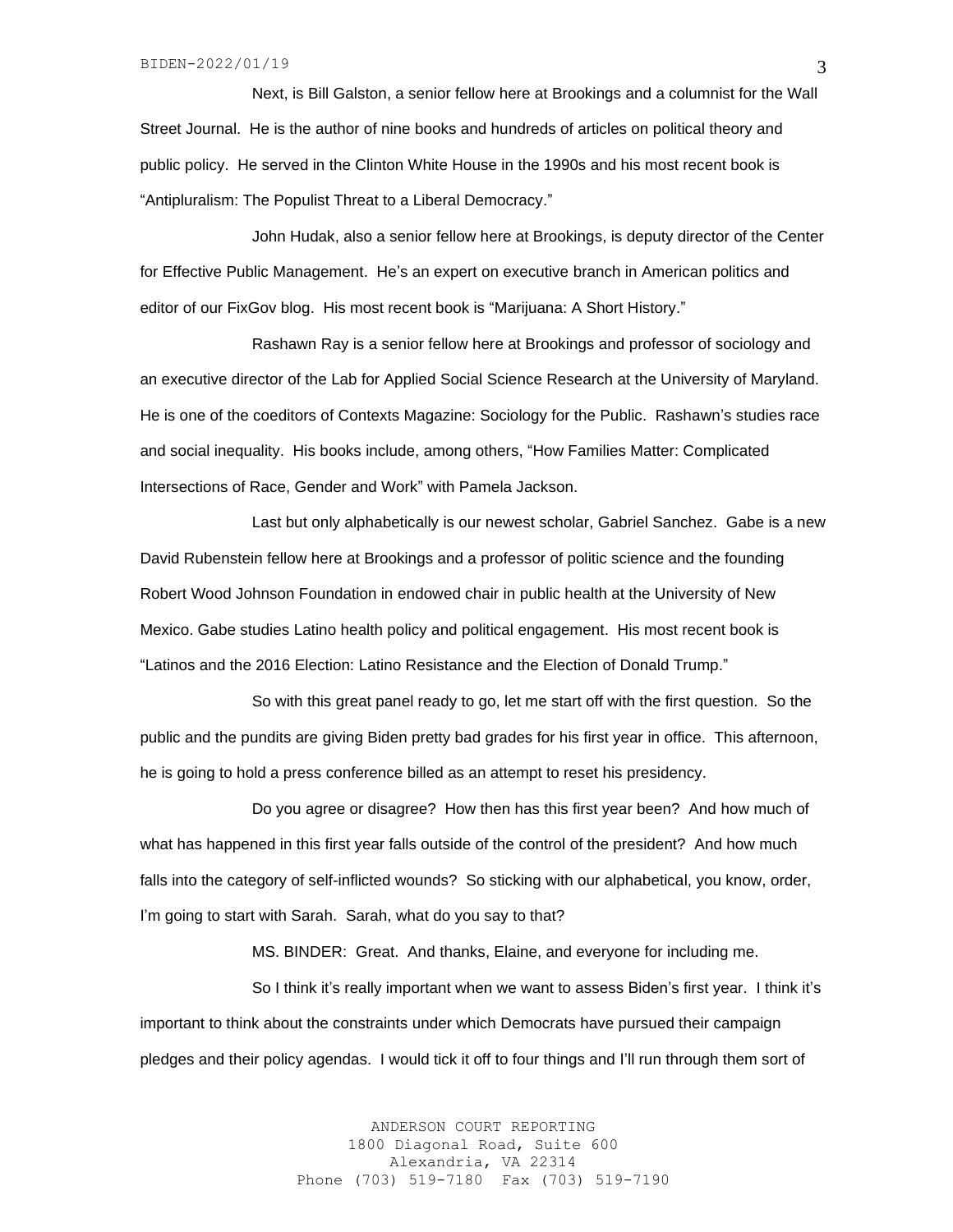quickly.

Margins, McConnell, pandemic and an increasingly partisan Supreme Court. Today's majorities in Congress labor under a number of really tough historical tough conditions. The slimmest of majorities, we have very few evenly split Senates. Past ones don't last very long so there's no margin for error as we've seen watching the Senate. These are polarized times as we know.

By which we mean that there's not a lot of common ideological sweet spots between to anchor the parties. A lot of partisan team play. Your team is for it so my team is against it. An intensely competitive party, right? Control is just around the corner so why go to the bargaining table? Why not hold out until you are in control? That seems to permeate the legislative process except in the rarest of circumstances when we get something like bipartisan infrastructure.

Third, pandemic. I think we've probably underestimated the ways in which it is constraining what can be done in Congress as well as reshaping the agenda, right? It puts on the plate of Biden and the Congress issues they probably don't want to dealing with, right? Even today, they're thinking maybe they need another COVID relief fund. And keep in mind, the first COVID relief plan back in 2021 of the Biden administration took up to the core, what we call the Reconciliation Bill, right? And I can't name another year where there have been two large substantive reconciliation bills.

So the pandemic stole that Reconciliation Bill. And it's put out of reach, I think. We'll come back to Build Back Better, but it's certainly increased the pressure on -- made it harder to achieve another good bill.

Finally, just to keep in mind, the Court to the extent that the Biden administration targeted getting the virus under control. The Court has made that harder. And I think last week's emergency refusal to allow the Biden OSHA order to go forward. I think by most analysts' views, the decision was unhinged from the text of the statute, which makes me think that the Court is going down a very partisan -- not just conservative -- but quite partisan approach which has surely undermined much of what -- or a lot of what the Biden administration has -- all those eggs they put into that pandemic basket.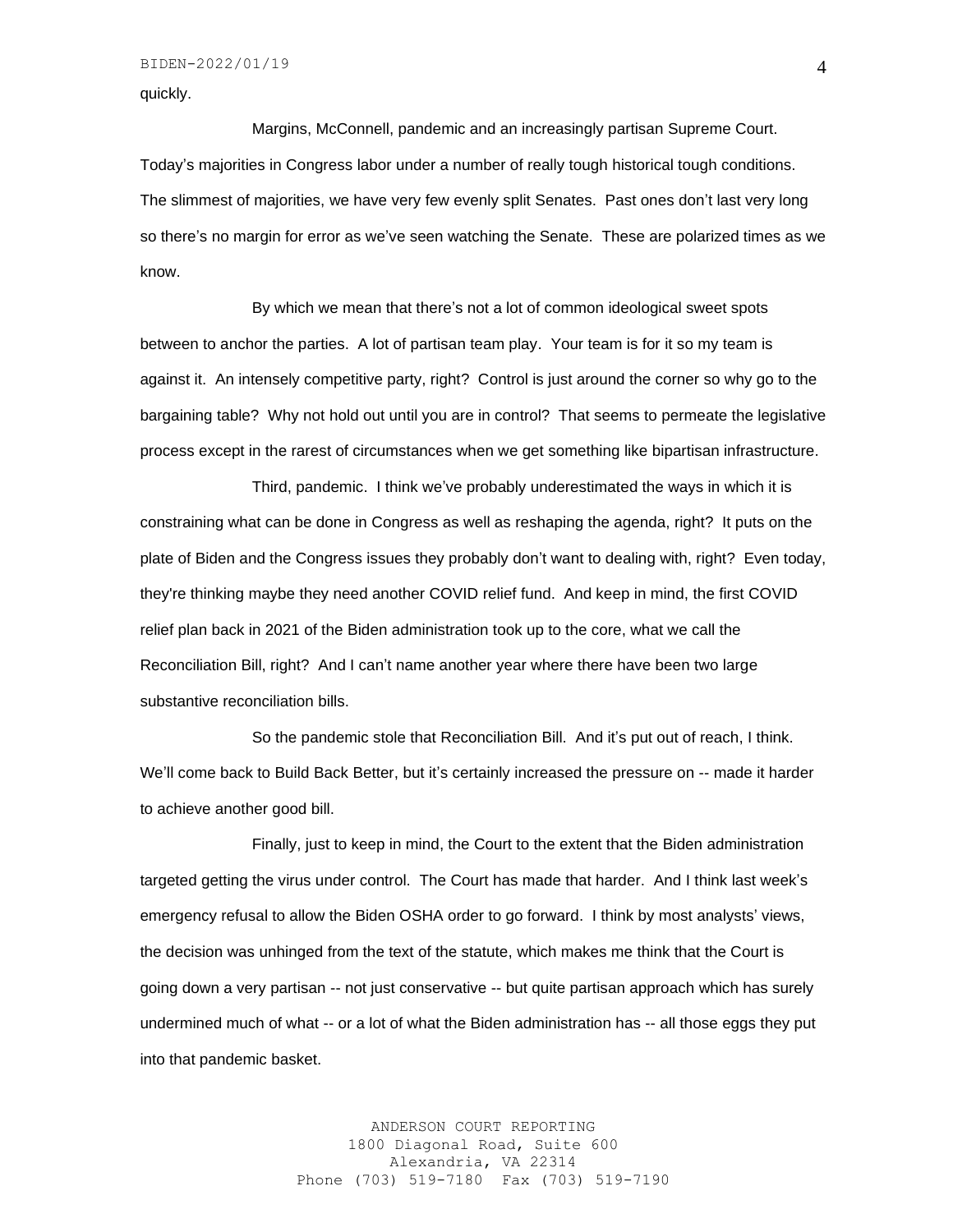And obviously, as we'll come to I'm sure, things out of Biden's control to some extent inflation, right? Largely, a pandemic driven. The great resignation, labor shortages, goods shortages and of course a lot of government spending that I think people will -- economists will disagree about the degree to which its impacting inflation.

So constraints are big here and I'll leave to others thinking about the executive office and how well that's been managed and so forth.

MS. KAMARCK: Sarah, that's a great opening. And when you started, you started margins, McConnell. I was hoping that you could do four Ms, but I couldn't figure out how you would do that.

> MS. BINDER: We're working on it but it was still a little early in the morning. MS. KAMARCK: Bill Galston, what's your impression?

MR. GALSTON: I'm going to take the other side of the debate if that's the right word for it.

I think that most of President Biden's wounds have been self-inflicted. I could go down a long list but perhaps the best way to start is to say that all of the constraints that Sarah just listed were known in advance. I mean President Biden knew exactly what the legislative numbers and margins were the day he took office. And the job of a leader is to function effectively within constraints not to pretend that they don't exist.

The American Rescue Plan, the first bill passed was as many analysts said at the time about twice as large as it should have been given the economic problem that he was trying to remedy. And a number of economists including some closely associated with the Brookings Institution said that that bill would be inflationary. It's not the only cause of the inflation, but it poured fuel on a fire that was already smoldering.

The President knew very early on that Build Back Better and voting rights would have to be done on the basis of only Democrats. And so, negotiation within the Democratic party was absolutely critical. The President unwisely subcontracted those negotiations to the congressional leadership which proved unequal to the task and lost a lot of time figuring out what should have been obvious from the beginning.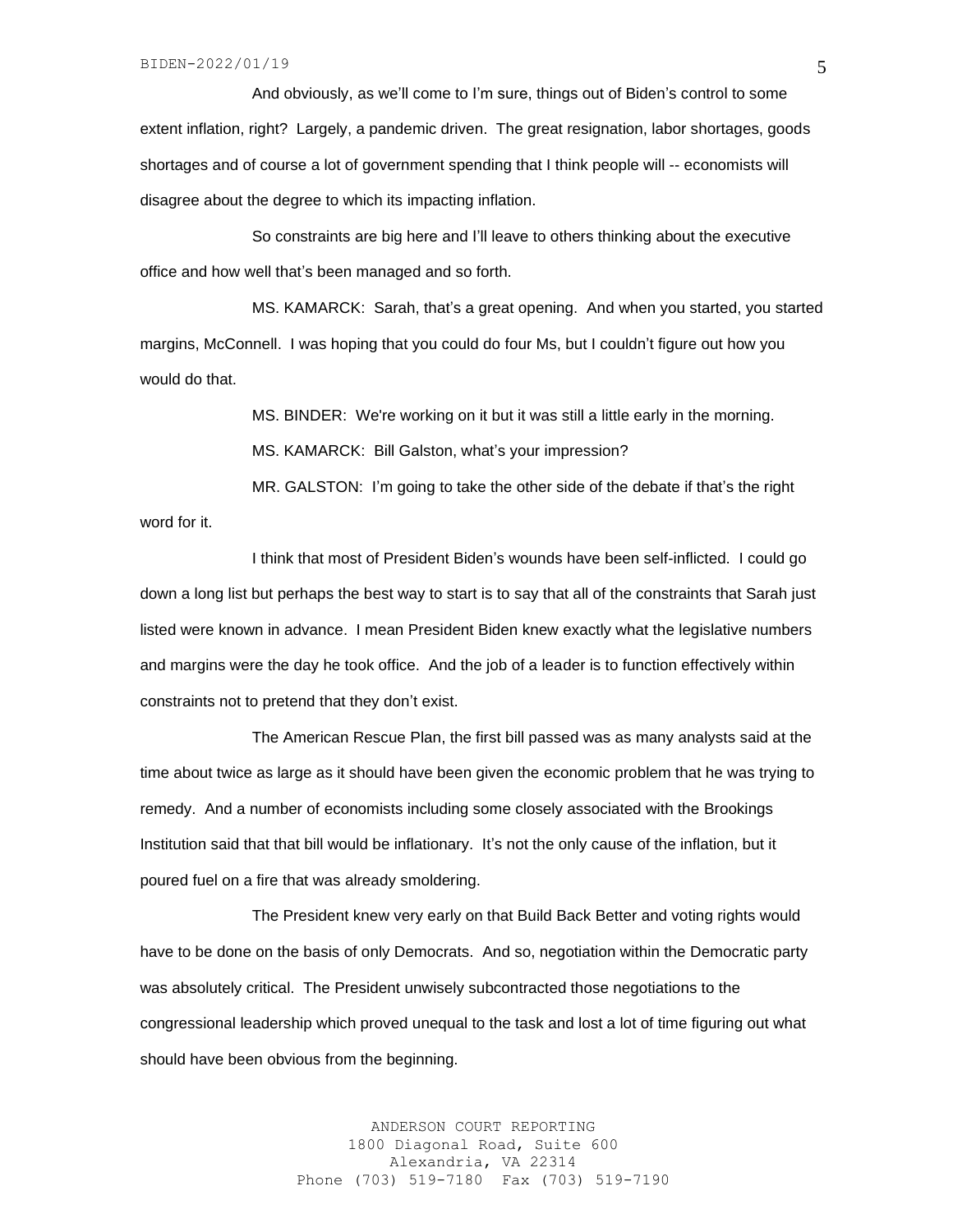I don't need to tell anybody listening in what happened to the Voting Rights bill. And if you look at the two things that are top of mind for the American people, namely, COVID and inflation, a number of members of President Biden's own COVID transition taskforce have criticized the administration heavily for putting all of its eggs into the vaccine basket. Forgetting about testing. Forgetting about adequate stocks of high-quality masks and 95 and KN95 masks.

An on inflation, the administration first denied that it was happening then said, well, it's in scattered areas. Then it said it was transitory. And finally, after almost a year, got around to admitting that it was a real problem. Meanwhile, prices were soaring at the grocery store and at the gas pumps and the American people in droves were getting angry that the administration seemed not to be focusing on what they could see right in front of them.

So I could go on but I think the Biden administration made serious mistakes during its first year and needs a course correction urgently.

MS. KAMARCK: Thank you, Bill. That's a great two ways to look at this. John Hudak?

MR. HUDAK: So I agree with Bill on a bit of what he said about there being selfinflicted wounds for the Biden administration, and I think that can't be denied.

But at the same time, I wouldn't be as bearish about the Biden administration so far. I think one of the real challenges that the President has had has been in terms of the way that he has sold himself to the American public and his administration. He ran for president as someone who talked a lot about his own experience, his own ability to reach across the aisle and his ability to calm what was a tumultuous four years for this country.

And in a lot of ways, he has not delivered on how he has sold himself. Some of that is because of his own doing, but a lot of it is as Sarah said is because of the realities in Congress. And while I agree with Bill, the President knew what those numbers were when he took office. It is hard to argue that the majorities -- they had the slim majorities, but he has had. Has not undermined him in a way that would allude any president.

At the same time, however, the President has had some real successes. Some of them very visible, others more behind the scenes. As Bill had mentioned, the President passed the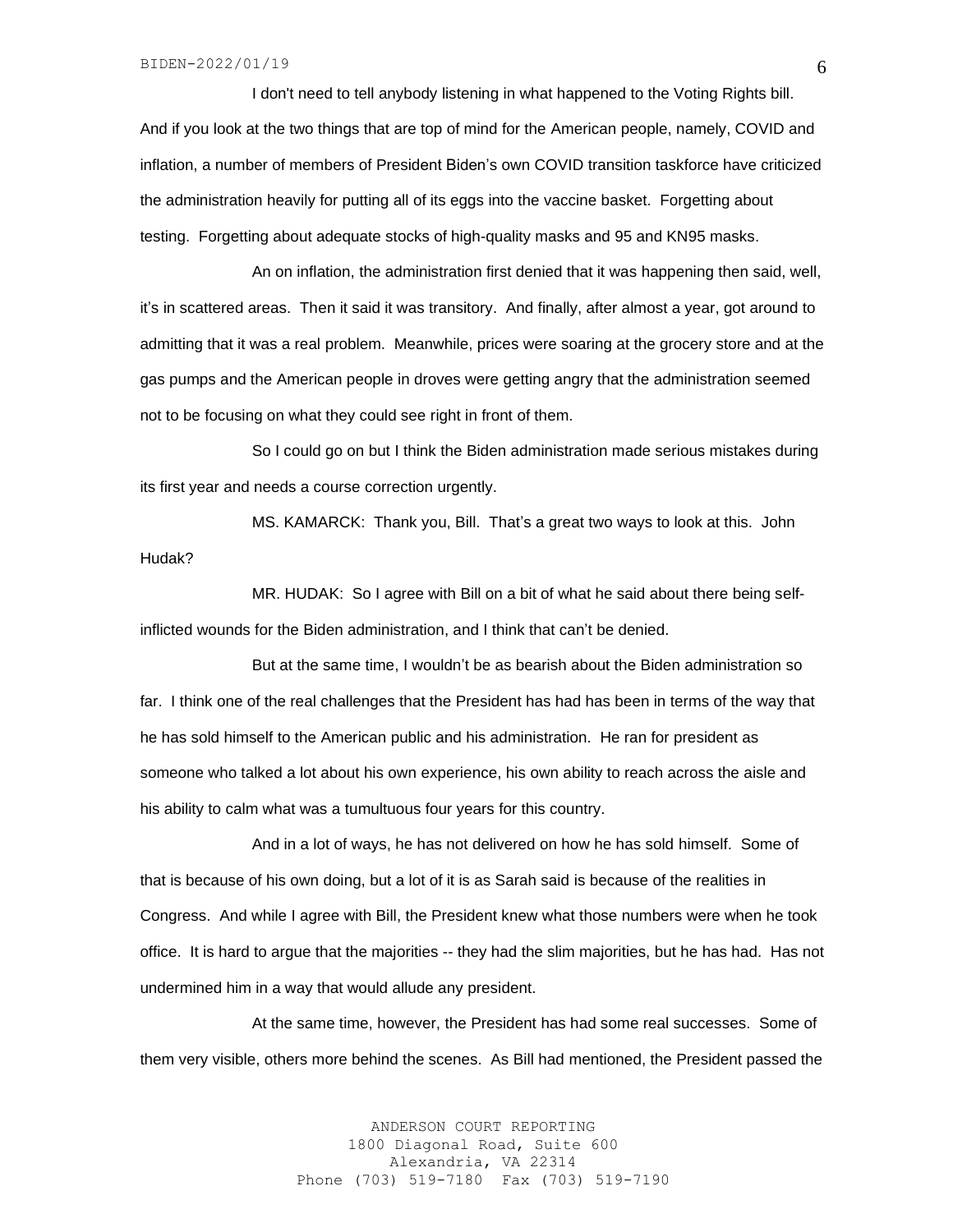### BIDEN-2022/01/19

American Rescue Plan. And while there is some debate about whether it was the right size or not, it did deliver money to Americans who were in need. It delivered services to Americans who were in need. It delivered tax relief to families in ways that mattered significantly for the reduction of childhood poverty and other areas.

He passed an infrastructure bill again only with Democratic votes after a pretty tumultuous process in Congress. And some of the more behind the scenes issues that he has tackled is dealing with challenges within the civil service. Whether that was around vaccine mandates. Whether it was around the way that federal employees were categorized and the ability of political actors to fire them.

He has done things that don't make a lot of headlines, but ultimately have significant impact. Our colleague, Ross Wheeler is going to have a few pieces up on our fixed-up log later this week about the President's impact on the judiciary. As Sarah said, the Supreme Court has undermined the President, but the President has been one of the most effective presidents in history early in his first term in terms of nominating and confirming federal judges.

These are all issues that matter a lot. One of the biggest, however, to pick up on Bill's point about self-inflicted wounds. I think one of the biggest self-inflicted wounds that Democrats and the President -- the Democrats in Congress and the President have made so far is where they apply blame.

President Clinton after Democrats lost the House and Senate in 1994 was effective in transforming his presidency to say to the American public, the Republican party has hijacked my administration, and they are the cause of the problems.

If you ask the average American why Democrats and President Biden can't get anything passed in Congress? They're going to give you two words: Manchin and Sinema. They're not talking about Republican obstructionism.

They're not talking about popular public policy ideas that are supported by Democrats that are being undermined by Republicans in lock step. They're going to talk about two Democratic senators because that has been the focus of messaging for Democrats. They're not talking sufficiently about Republican obstructionism. And Republicans are sitting back and enjoying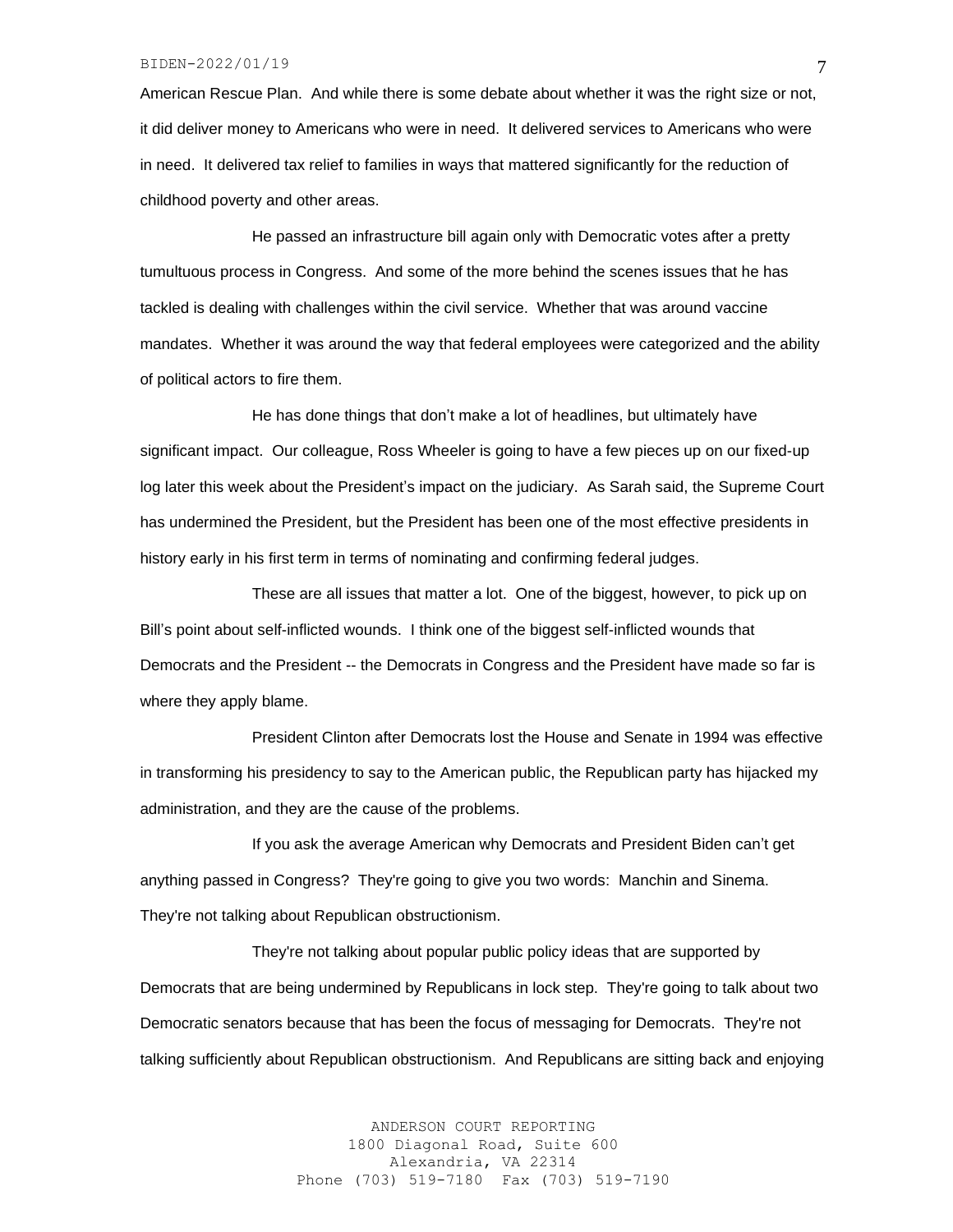being left off the hook by the President and by congressional Democrats. And that creates a real messaging problem not just now but after what is likely to be Democrats losing control of Congress in this election year.

MS. KAMARCK: Fabulous. And interesting counterpoint here. I will say on the judiciary, it looks like Biden has learned lessons both from Obama and Trump, which is get those judges in there quickly as you can. And of course, Obama was pretty slow on that one and Trump was pretty fast on that one. So Rashawn?

MR. RAY: Yeah, Elaine. It's always great to be with you and our colleagues. I'm always in awe at just the level of knowledge and sort of inside our ballpark that people bring to this. I'll try to just build on it here and make a few points.

If I was grading Biden, clearly, I'm in a mindset of grading a whole bunch of stuff. If I was grading Biden, I would probably give him a C. As most people know at universities, if you get a C minus, technically you have to retake a course that is in your major. So I've got to give him a C. It will probably be a 74. He gets to the C, not a C minus, but definitely not verging on the end of a C plus, and I think is what we've heard from others.

This is about broken promises and failed expectations. And yesterday, I had the pleasure to host the Lower Coast Show on the series of Symposium Channel. And we asked people what grade they would have and it ranged from As to Fs. And so, it would literally end up with being a C. And it wasn't necessarily about what Biden had done. It was more about what he said he was going to be able to do.

It is very much in line with what Bill and John has stated about self-inflicted wounds and him putting some of this on himself. Of course, we can look at the infrastructure bill. That's big. There's a part of that that comes down to a bill with racial inequality that people might not know about. A trillion dollars was allocated to address what was happening in terms of thinking about local communities and the impact that these sort of things were having.

I think the other thing, of course, the selections that we can think about. And then, of course, what's happening with the economic. I mean, yes, inflation is a big deal, but one of the things to think about is we have transitioned from the great resignation which is what people were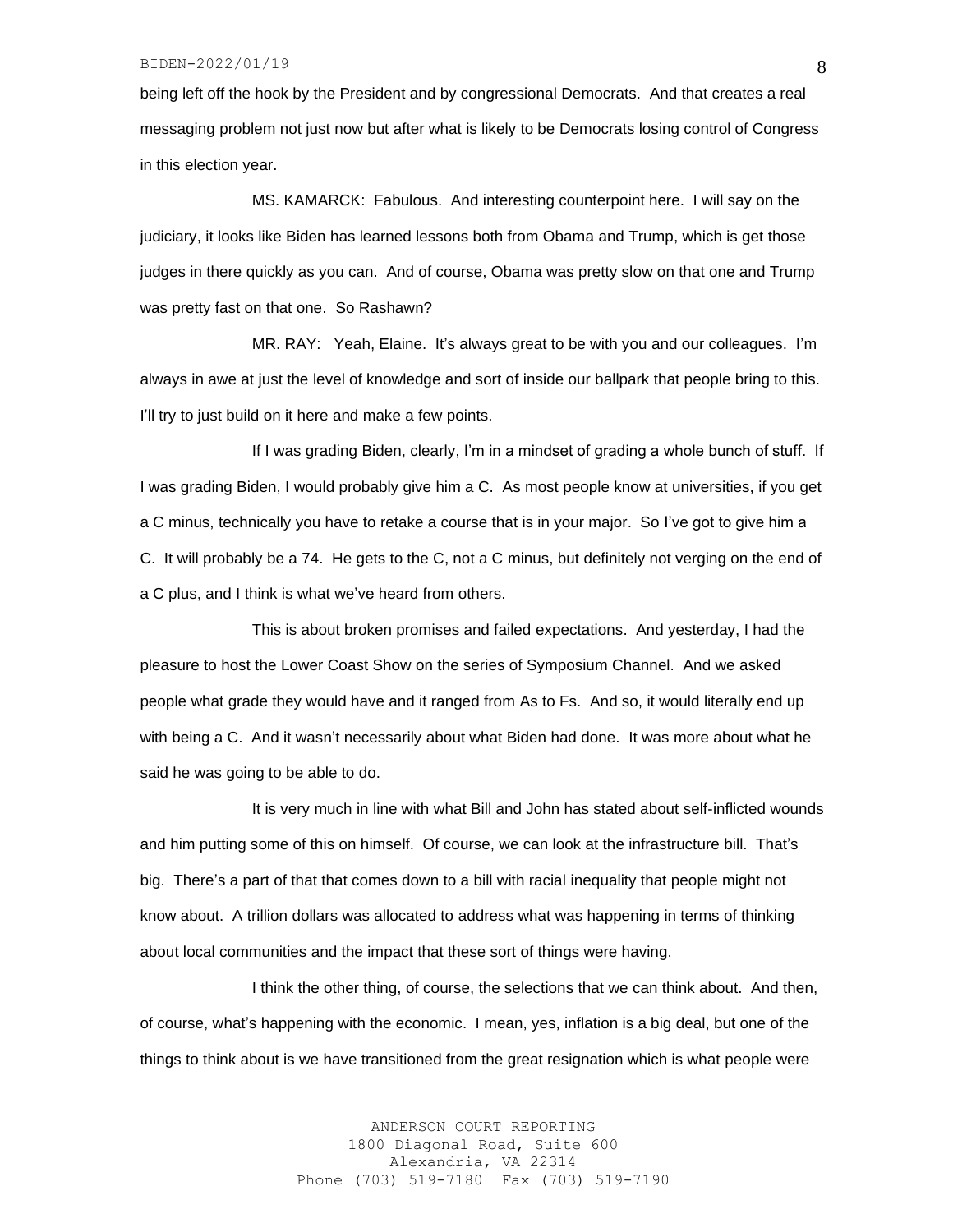thinking about to what I think is a period of employee autonomy that we haven't seen before.

Where people are able to go out and make selections. It's not like people are just sitting at home not working. People are actually taking advantage of opportunities and pushing employers to provide opportunities for benefits and higher wages.

I think one of the other things that I'll talk about as it relates to these failed expectations is that Biden and Harris really campaigned on getting people to come out to vote to address inequality, primarily racial inequality. And when we look at the money that was supposed to go to Black farmers that hasn't happened.

When we look at, of course, voting and what has happened there that hasn't happened. And I want to know something important to people. Victor Ray, who was a nonresident fellow here in Governance Studies and a sociology professor at Iowa. He wrote in CNN the other day that in 2021 more than 440 bills that included provisions that restrict voting access were introduced in 49 states. Four hundred and forty bills. That's important to note. So the fact that the John Lewis Voting Rights Act, the Freedom Act hasn't gotten through is a big deal to a lot of people.

Of course, there has been issues with police reform. They haven't been able to get that through the Senate at all. They haven't even taken up the vote. That was a big part of what Biden talked about in 2020 and in 2021. So accordingly, thinking through these details is that these broken promises, these failed expectations should have Democrats worried going into the midterm elections and even moving forward.

And I think this is a large part about messaging. They need to revamp it. Of course, this has been about Senators Manchin and Sinema. Not about the fact that there aren't any Republicans that have got onboard for the sort of things that American people want. And overall, I think that seat is quite fitting and it's open to figure out if he's going to be able to improve on it.

MS. KAMARCK: Thank you, Rashawn. And I'm really impressed with your precision. Not just a C minus but 74. That's really --

MR. RAY: Seventy-four. That's a C. It doesn't go to C minus. It's just a C.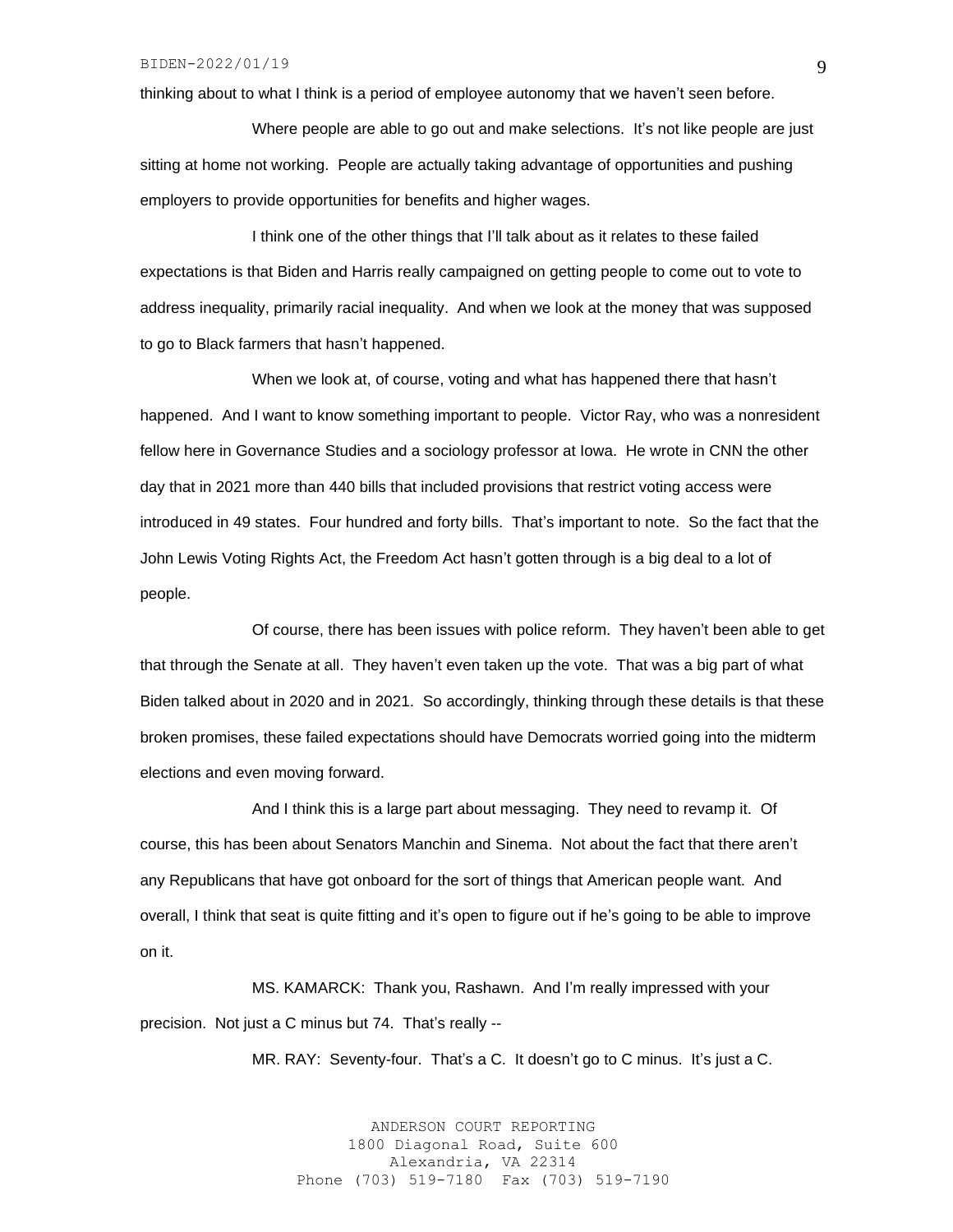MS. KAMARCK: Right.

MR. RAY: But it is there.

MS. KAMARCK: Good. Gabe, last word on this round?

MR. SANCHEZ: Yeah. Thanks, Elaine, for having me on this rockstar panel. I don't know if I'll be as precise as a 74 percent as Dr. Ray has. But I think just, you know, trying to cover some spaces that have already been talked about.

I think it's just really amazing how quickly things have changed for the Biden administration. We were off to such a great start when they took office, but now we're really in a position where we're all mostly talking about missed opportunities in the first year.

Look, we all recognize the obstacles the President is facing which are overwhelming. And in many ways, truly unprecedented. With that said, the short drop in approval ratings are telling. And to me has much to do with missed opportunity to take advantage of some important wins with effective messaging as the obstacles that we've all talked about that the President is facing.

Let's talk a little bit about voting rights. A key issue for Latinos, African-Americans, Native Americans. Again, a big part of the voting block that put the President into office. I think when we look at national surveys recently, they showed that more Americans want the President to say and do more on voting rights than those who want him to do less. And to his credit, the President has really been responsive to the public on this issue and intensified pressure on voting rights.

But many Latino and particularly African-American voters might feel like it's too little, too late. Following the 2020 election and the move across mostly Republican states to pass legislation restricting access to the ballot box. Many might wonder why did this intensification not happen earlier? The state of economy, as Dr. Ray already noted this particular area of concern for the President as it relates to Latino voters.

Again, many wins that we can talk about. And many measures of the state of the economy are positive for the administration. However, recent surveys of Latinos were billed at far too many Hispanic counsels across the country right now are still struggling financially with job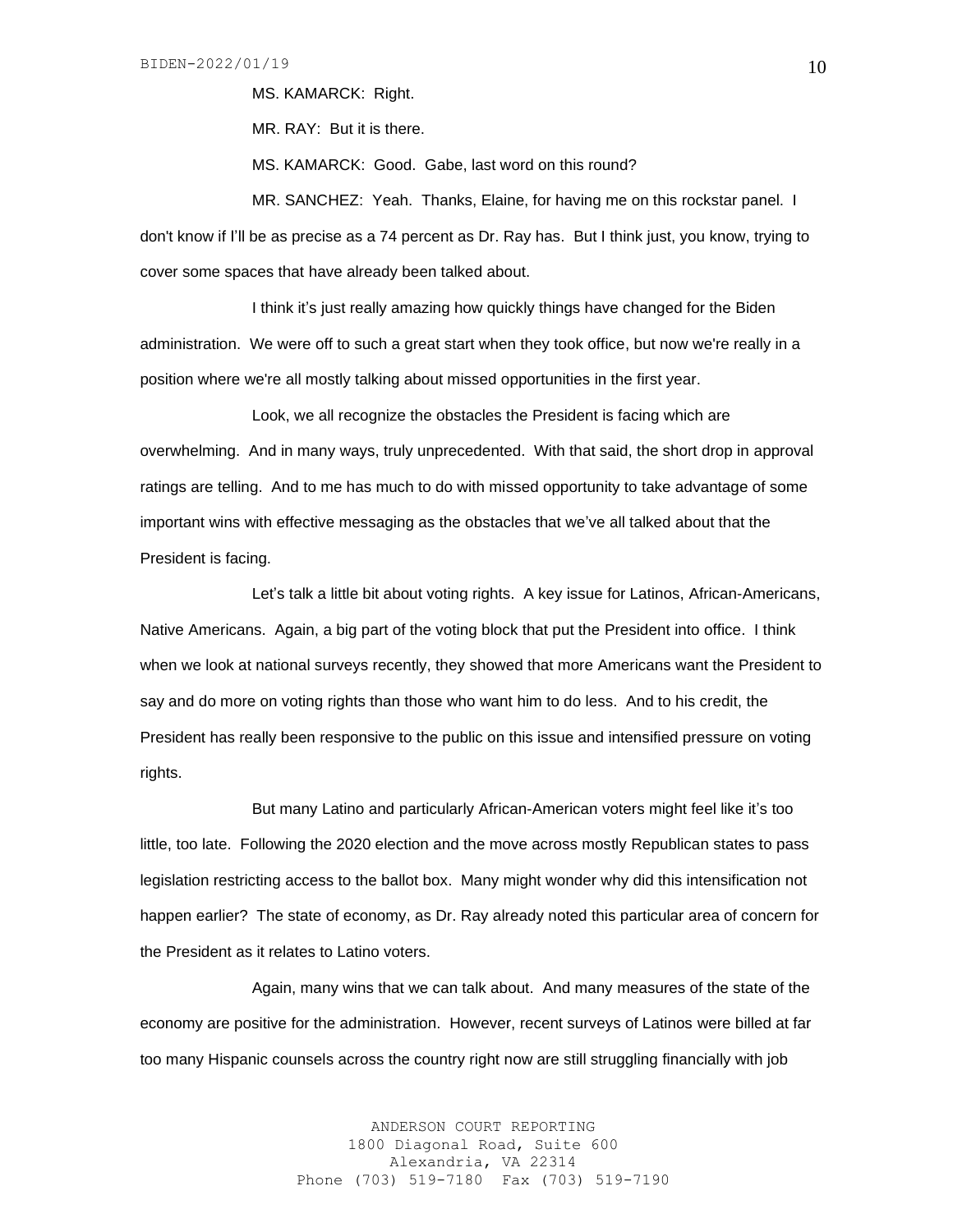losses and other financial hardships making it nearly impossible for them to deal with inflation and the stark rise in housing costs.

While I support the President's goals to address underlying causes of financial strain, really focused on working class Americans like Latinos. At the end of the day when we've asked folks recently in states of New Mexico and Colorado, do they feel as though their personal financial situation is worse than it was a year ago?

Roughly a third of Latinos indicate, yes. I feel actually worse and don't have a lot of optimism about the next year. And I think that's pretty telling and obviously it will have to change in order for Democrats to get the support from Latinos that they need in the quickly approaching midterm elections.

I can't finish my opening remarks without talking a little bit about immigration. And I think immigration is reflective of the President's first year in office overall. The year started with great optimism among immigration advocates. The President really on first day in office shut down a number of Trump administration immigration policies including strengthening protection for Dreamers and limiting interior enforcement among other actions. But that seems like light years ago, unfortunately, because the administration struggled to address an unexpected rise in the number of migrants coming to the U.S. including, as I'm sure we all remember, an influx of unaccompanied children.

And I think that optimism turned quickly to criticism. And the administration has not appeared to be able to regain voter confidence on that issue. I think when we think about tackling comprehensive immigration reform. I think as my colleagues have noted, I think there was just unrealistic expectations set from the get go in campaign messaging about what could be done on immigration. And I think the politics of the situation, the complexity of the problems with the current system. We all know that.

So when the administration attempted to add this to the Reconciliation Bill, we all thought it was doomed from the start. And I think the general public is not going to understand the nuances associated with why this was not successful. At the end of the day, they are going to wonder why the President's campaign promises did not come to fruition.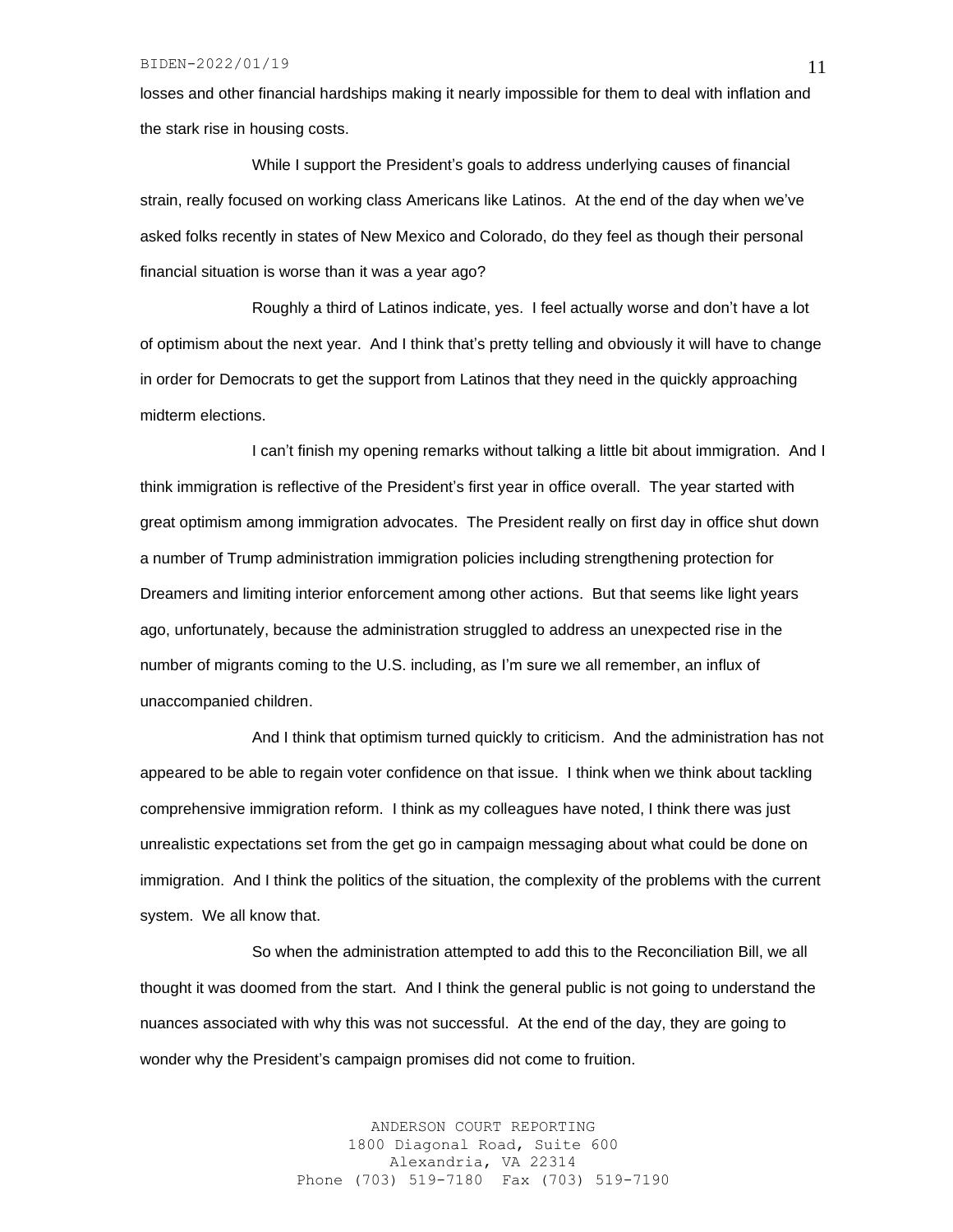So it's clear to me in closing that Republicans are working really hard to make immigration a focal point of the midterm elections by framing Biden as an open border president. And this is particular painful, I think for the present administration because at the end of the day, he has mostly continued many Trump immigration policies in the first year. And I think obviously not being able to generate a lot of positive energy from his progressive base by doing something with immigration, but being framed as an open border president. I think that's at the end of the day what we're going to remember from the first year as it relates to immigration.

MS. KAMARCK: That last comment, Gabe, is particularly insightful because it's sort of like we talk about win/win scenarios and it's sort of like he set himself up for a lose/lose scenario when it came to immigration. Because you're absolutely right. We all knew it would not survive the Senate Parliamentarian's ruling on reconciliation. And so, it sort of raised hopes and then it didn't happen.

By the way, the one topic that we haven't had in here is Afghanistan. And when I look at the approval ratings, there is a sharp decline at the end of August. And I think that that goes to the perception of Biden's competence. We thought we were electing a really experienced leader who wouldn't get things wrong. And then that chaotic withdrawal from Afghanistan, I think really hurt Biden's overall approval ratings.

We don't have to dwell on that but I wanted to make sure we put Afghanistan into the mix because I think that looks to me like a little bit of an inflexion point in what happened to him in this first year.

Why don't we -- I'm cognizant of time because there's many of us and there's many viewers and I want to get to some questions. So why don't we do a round that's very simple. If you had the chance to sit down with the President this afternoon, what would you tell him to do to try and right the ship of state and perhaps keep the midterms from being an all out disaster? One or two ideas from each of you and then we'll go to the audience. Sarah?

MS. BINDER: I would just put two things on the table. One is prepare for the unknown on the virus, right? Prepare as if there will be more variance and so forth. And use whatever powers you have in federal government to tackle the problem as best one can in a federal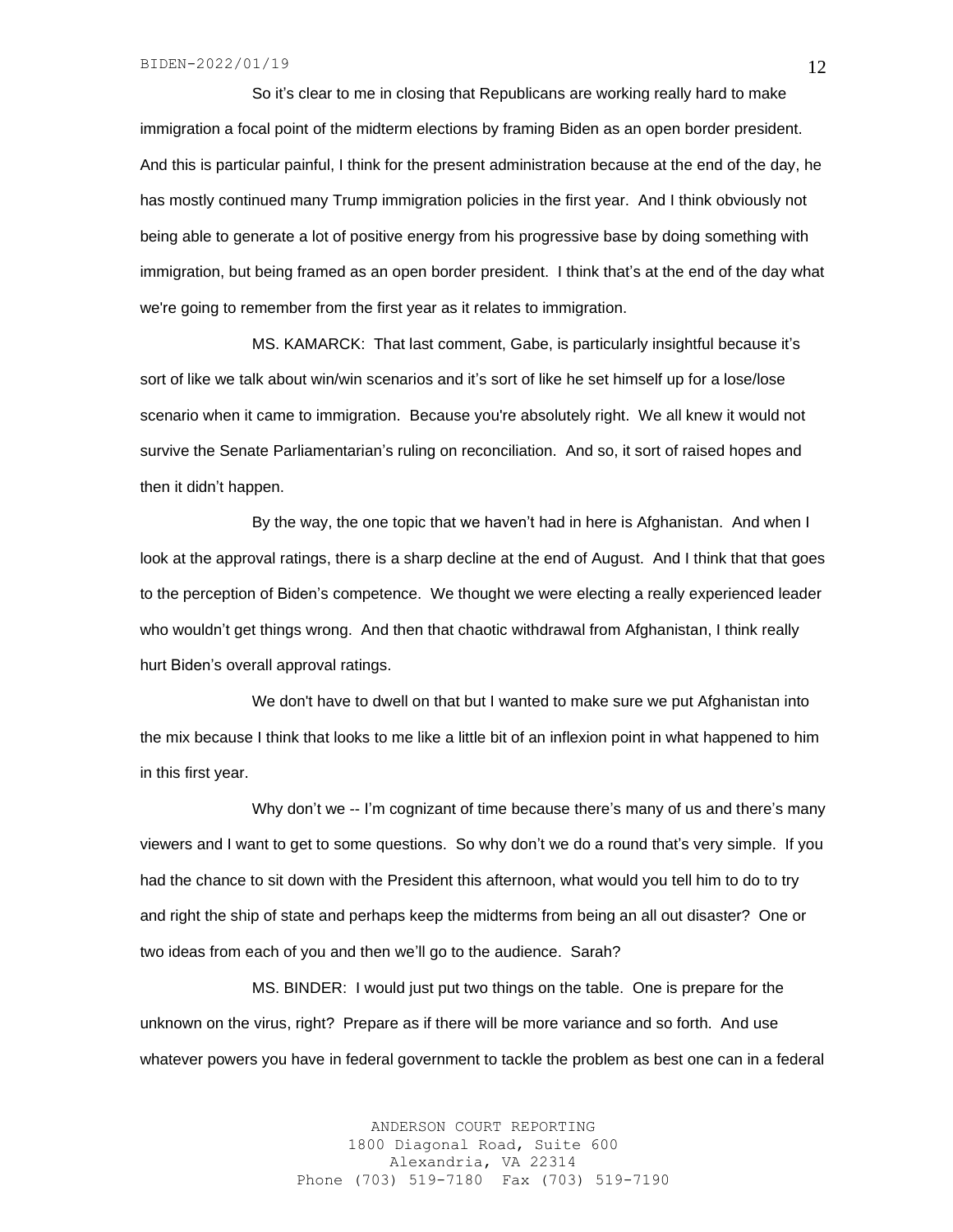system.

And second, I wouldn't give up on Build Back Better if that's the last chance for Democrats to achieve a policy gain that they think will improve Americans' lives. Figure out how narrow, how small, whatever it is it takes to use those Democrat majorities, slim as they are, to make a difference in people's lives.

MS. KAMARCK: Good. Bill? Bill, put your --

MR. GALSTON: I have a five-part agenda, which I'll just tick through very quickly. First of all, I agree with Sarah, right? There are elements of the Build Back Better bill that could command 50 votes in the U.S. Senate. Get to that core agreement as quickly as possible. Make it clear that Democrats can't get what they want so they should take what they can get. Don't zero out Build Back Better.

Number two, there is progress to be made on voting rights. Let us remember that the events of January 6<sup>th</sup> were triggered by ambiguities in law about how the electoral college should function and what the rights of the vice president are. There is bipartisan movement on the Electoral Count Act reforming it since it was passed in 1887 and wasn't any good that year and it hasn't gotten any better.

And there are also other bipartisan bills in the Congress such as one that would enable the expansion of ship production in the U.S. much faster than would otherwise occur. And that's turned into a major bottleneck which relates not only to the availability of cars but also the cost of many goods and services in the country.

On inflation, I would attack visibly on a weekly basis the supply chain crisis starting with the crisis at the ports. I would be visiting ports. I would be out front with my supply chain taskforce. Make that a public effort. People want to see you trying even if you don't succeed. You've got as Bill Clinton, for whom I worked, often said, you have to be caught trying.

And finally, on COVID as a number of critics of administration who were involved in the transition planning that created the Year One plan, it has to be an all of the above strategy. They put all their eggs in the vaccine basket. That basket is full. They now need to focus on therapeutics, on masks and on testing equipment to make a difference which they haven't done in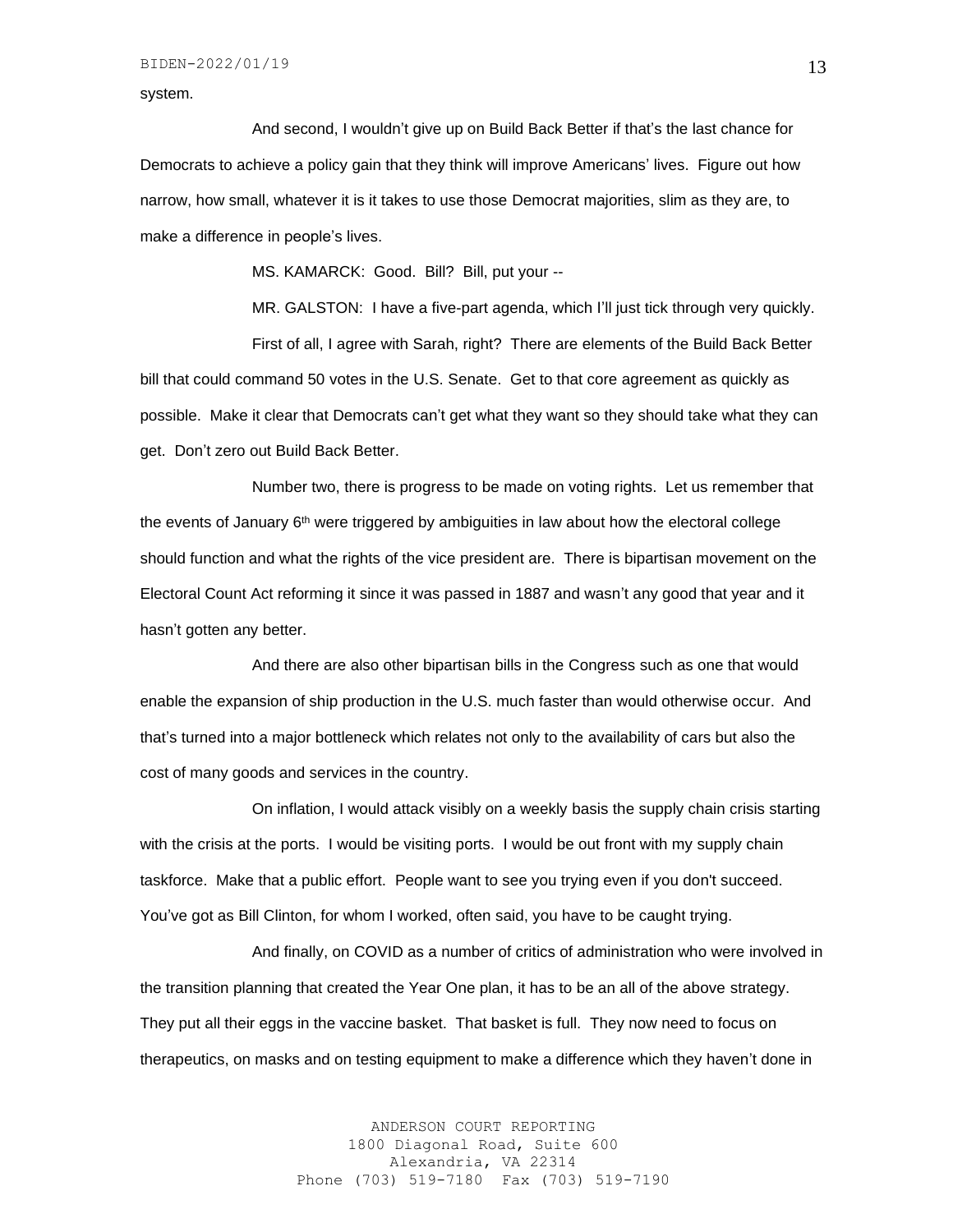#### months.

MS. KAMARCK: Perfect. Thank you, Bill. And on the ship production, my understanding is that there's a version of what happened on the Reconciliation bill going on. That because it is a bipartisan bill and there's consensus around it. People are also trying to throw things into it that then turn it into something that gets more partisan and people are unhappy about it.

So I think there's this bad tendency within the party to try and hang things on popular bills, bipartisan bills and then the bills don't pass. And then we end up with nothing instead of something.

MR. GALSTON: I agree. And I would point out that the infrastructure bill which the President is now going around the country talking about passed with 19 Republican votes in the Senate of the United States.

So don't tell me that that kind of agreement isn't possible. It is but you have to allow a bipartisan process to play out. You have to make political space for it.

MS. KAMARCK: John?

MR. HUDAK: So there's two areas that I would recommend for the President. And the first builds off of what Bill said and I appreciate Bill catching my misspeak in my opening statements by saying that the infrastructure bill was partisan and not bipartisan.

But to that point, there are a lot of shovel ready projects that are going to be going on in every congressional district in every state around the country. This is an opportunity that most presidents take advantage of.

Getting out there and either putting the President's face in front of a bridge, in front of a highway, in front an airport, what have you. Or a cabinet secretary's face there to say, this is the bill. This is the money. These are the jobs that I delivered. That this administration delivered. And having more face time with the American public around issues that are not obscure.

They are not, you know, arcane Senate rules. They are things that people can see and appreciate and understand and wrap their arms around because it is the infrastructure in this country that is failing. And it is this president -- at least he can market himself this way. It is this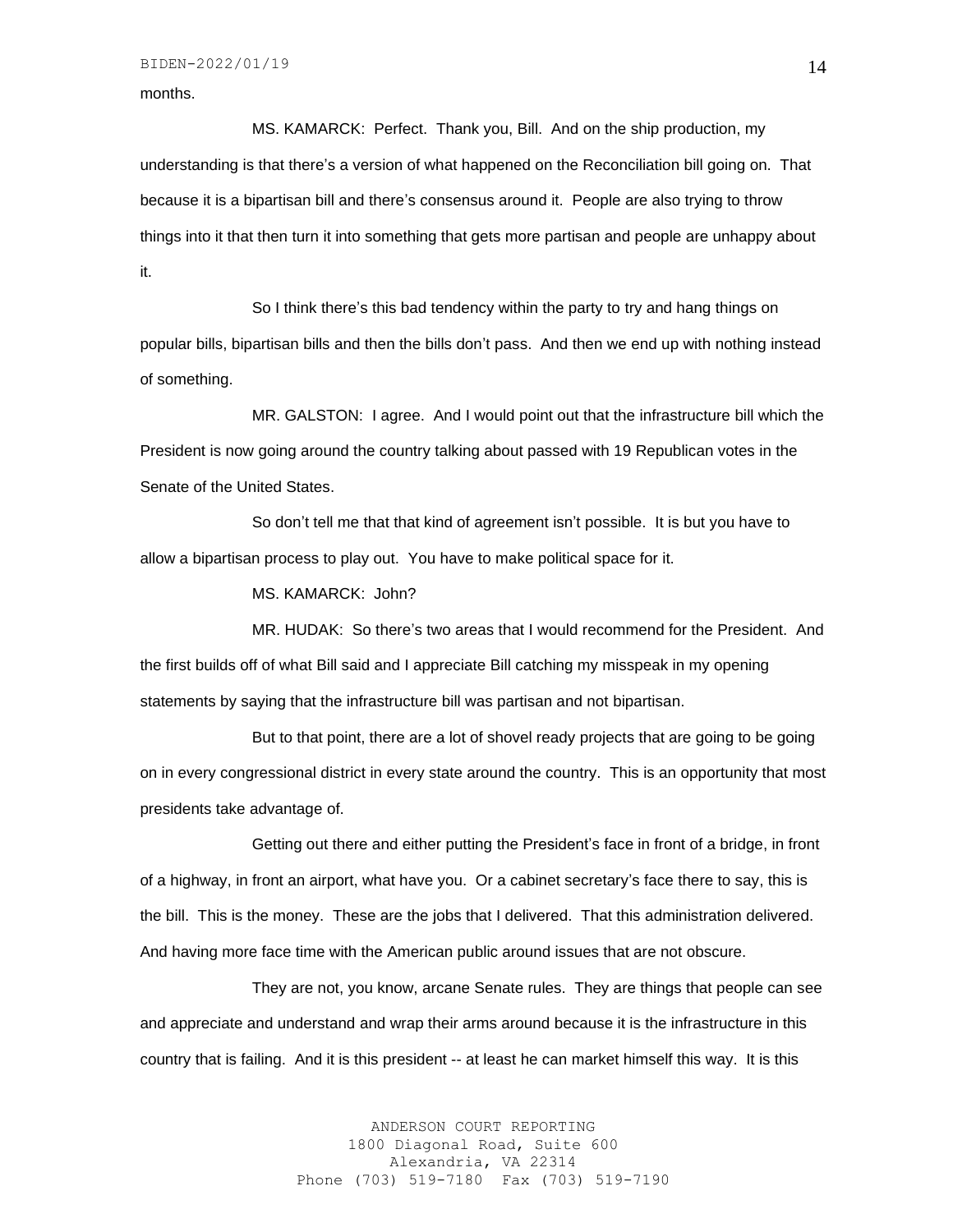president who has come in to save the challenges that this country has from an infrastructure perspective.

And if I were the President, if I were advising the President, I would tell him to get out there and to go to as many congressional districts especially swing congressional districts, new congressional districts after a redistricting. And let the American public know that the last administration and the administration before that and the administration before that could not pass a comprehensive infrastructure bill, but this administration was able to.

The second area that I would advise the President on is to use executive action more. That is to say that when the President is wrapped up in these congressional negotiations, we know that the White House's ability to message it, congressional Democrat's ability to message it in an effective way is an abject failure. What it looks like is that you have a president who sold himself as a negotiator and has failed to be that negotiator so far.

The one space that the President can avoid that is by using the powers of his office to put policy into action. Whether it's around race. Whether it's around voting security. Whether it it's around drug policy, immigration. These are bread and butter issues to his base. And things that he can point to as real achievements.

Now, granted they may not be lasting because they are executive action. But in the short term, they are meaningful achievements that avoid the conflicts that exist in congressional negotiations and things that he and his administration can hang their hat on.

I agree with Bill and Sarah to keep at the negotiations in Congress, but also to do what he can do unilaterally to show the American public that he is working for them and for the things that he has already done unilaterally talk about it more. Talk about using the Defense Production Act.

Talk about other areas of policy that the President has addressed from a regulatory perspective and not focus so much on the failures that he has had in Congress. Because it seems like this White House is more interested in talking about the things that don't pan out than the many things that have panned out so far.

MS. KAMARCK: You know, it's interesting, John, as you say that it's interesting.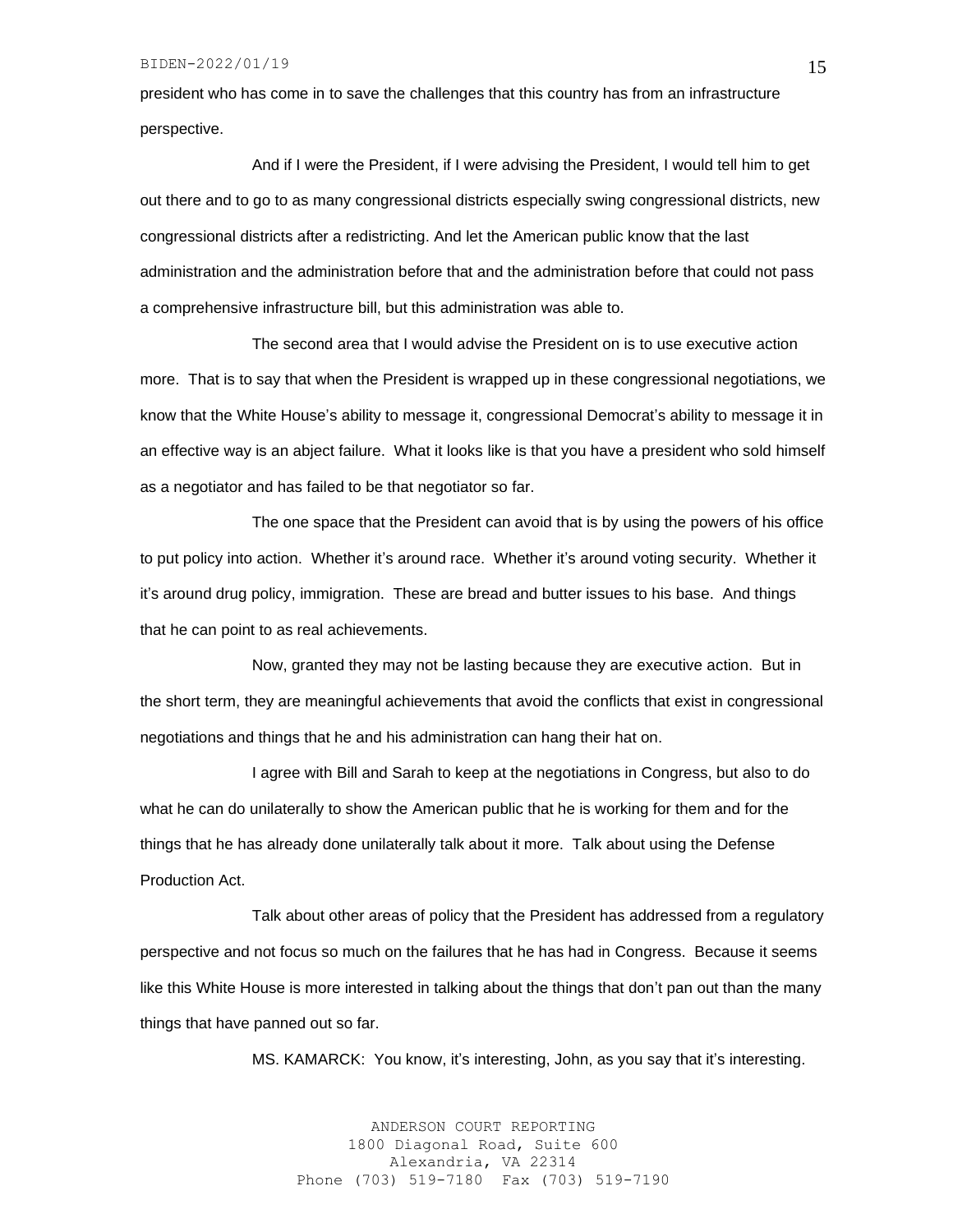Biden himself is a creature of the Congress. He was never a governor like so many presidents were. So obviously, his mindset in his mind success is legislative success. And that may get in the way of touting some executive success.

Let's see. I go to Rashawn, yes. What would you tell him?

MR. RAY: You and John just made some great points as well as everyone else. Look, I'm going to first start with a quote from MLK. I think I'm feeling nostalgic this week because MLK holiday was the other day.

I would say, justice for Black people will not flow into this society merely from court decisions nor from fountains of political oratory. That was a MLK quote from a piece that he had on messages of hope. And I would say, look, that doesn't just apply to Black people. I think that applies to all Americans.

Accordingly, what's happening right now is that you are not doing enough on messaging which we've been hearing. So the first main thing is I would say is to think about the midterms or else you will not be able to do nothing. We need to think about how to bring people out particularly in states like Georgia. That must be retained.

We know that there's a governor race. There is a senate race, but there are a lot of things happening there as in other states. But I think that state in particular given who is elected is a big deal.

The next thing I would say is, look, the messaging. You have to play up the wins. Get more Jen Psakis in there. Get more of her to do more talking and figure out how to craft this narrative. I mean as John said, Democrats are horrible at it. And, you know what? Republicans are actually really good at it. And so, part of it comes down to that messaging.

The final thing I would say is stop making promises. We could go back. And I could think of three times where Biden has made a statement and explicitly said, we are going to get this done by this date. We are going to pass the George Floyd Act by this date. We had the Senate majority leader coming out saying, we're going to get voting reform done by MLK's holiday.

Why are you doing that? Why are you telling people that sort of stuff when it's not going to happen? Because now that is the only thing people talk about when I have conversations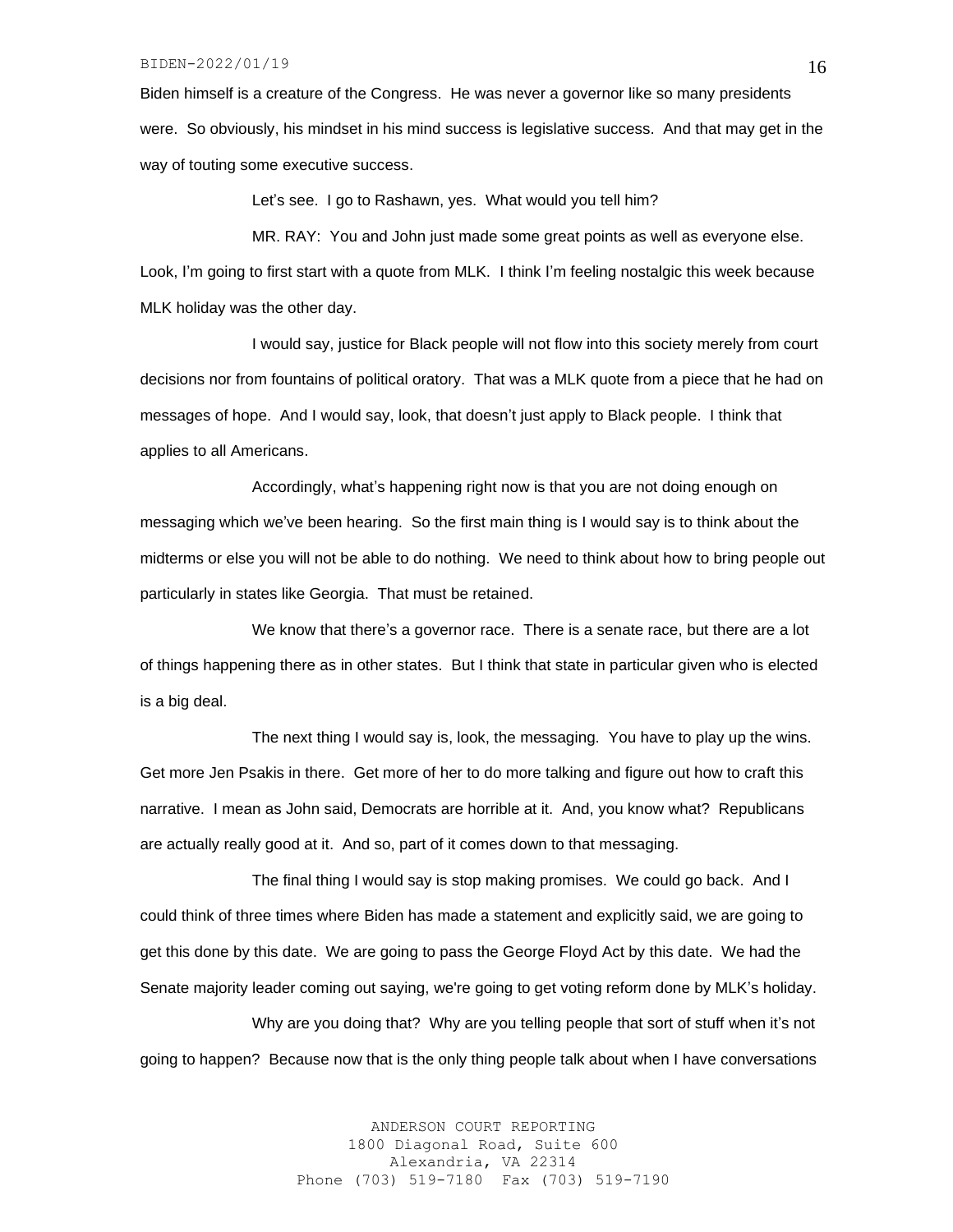with them. Don't care about this -- all the details of the legislative stuff as Gabe was saying.

The final thing I'll say is now that you have made these big promises, you've got to get at least one of them through. You have to figure out how to get one of them through and that could mean though having a plan be all voting rights, which we heard over the past couple of days. And then potentially taking a portion of Build Back Better and then carving that off that people agree on and playing that up to the American public like look how much more I'm able to do. And then build on the existing wins that has already happened.

I mean the infrastructure bill is huge. I mean some of the other things that's happening with the economy and jobs is huge. Biden has been making some very poignant sound bites that I think are a big deal, but they're being overshadowed by these larger things of saying, we're going to get this done by this date. And when it doesn't happen, all people see is that you said you were going to do something for them and you didn't.

MS. KAMARCK: That's great. That's fascinating. Gabe?

MR. SANCHEZ: Yeah, I don't have a whole lot more to add. My colleagues obviously brought their (inaudible) today and had a pretty comprehensive discussion, but I'll double down on focus on communication and messaging largely because that in theory, you have the most control over, right?

You don't have to worry about all these other moving parts, obstacles that we've been spending the better part of the last hour discussing.

This to me includes setting more realistic expectations for the policy areas they prioritize in the years ahead. And I think I'll agree with Rashawn. Stop making those promises, right? We all teach our young ones -- I've got a 12-year-old, right? We always tell them, don't make promises that you don't know you can actually keep. And I think that lesson is one that hopefully they learn from.

And then there's movement in a direction of being more honest and realistic with the public about what they think they can get done. There needs to be clearly more targeted outreach on how policy changes made so far and any other wins that they get in the near future have actually improved the lives of Americans.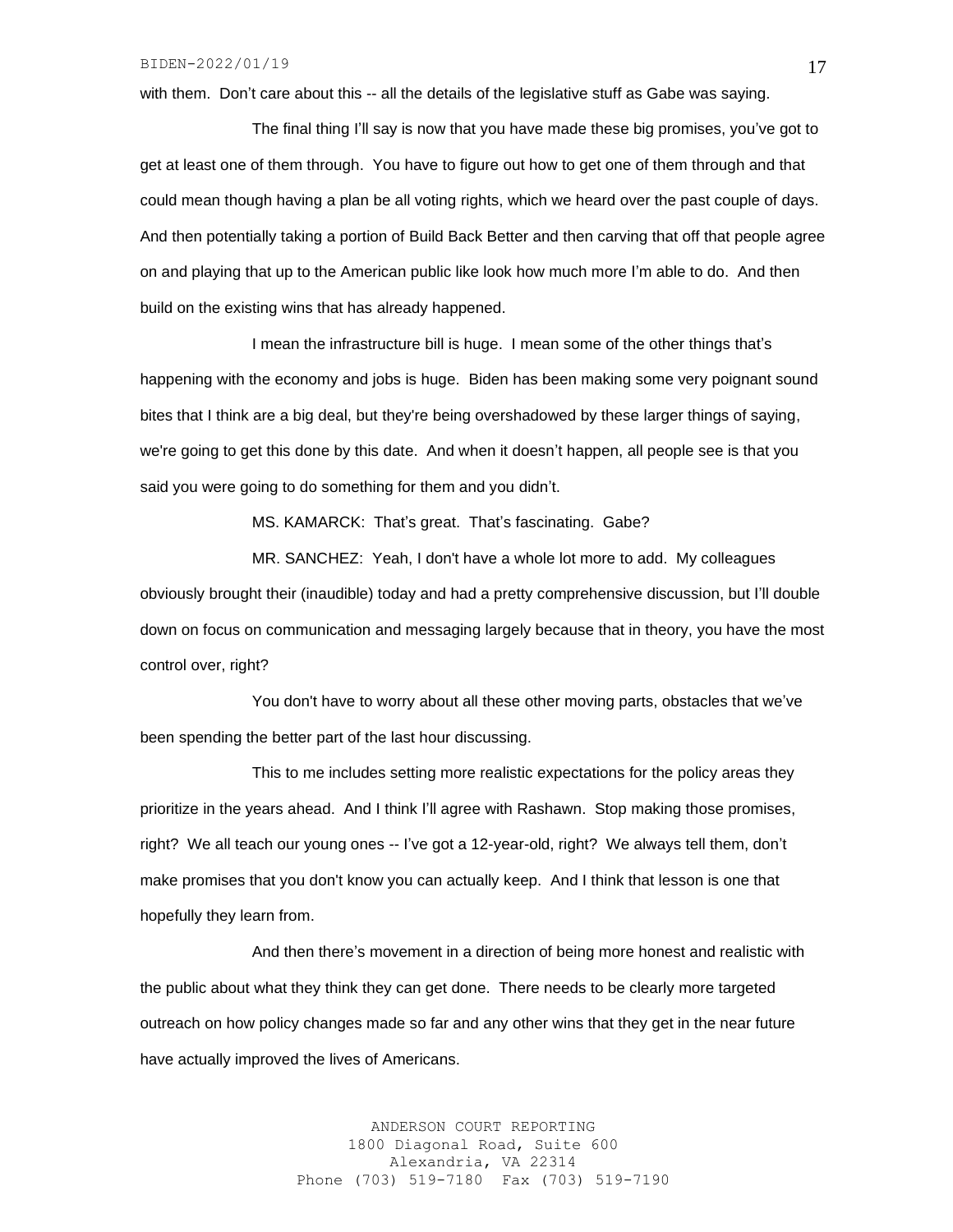I think when you think about like the infrastructure bill. So much of the discussion is up here at this high level. And I think most Americans can't see how that's actually going to improve their everyday living experience. They need to get better at that, right? That's pretty obvious.

Maybe the most troubling aspect of what I'm seeing in the polling data is that on key issues, let's take immigration an area of expertise for myself, many Americans including large segments of Latinos don't feel as though they have a clear understanding of where the Biden administration, and by extension Democrats more broadly, where are they on immigration? That's pretty problematic this far into the administration.

And probably even more of a problem, surveys reveal that large segments of the population again including large segments of Latino voting population don't really see the GOP as being an obstacle to reform on immigration or other public policy areas for that matter. And so, I think the administration and Democrats more broadly really must spend some time connecting these dots for the public or they will allow Republicans to control the narrative on the issue. And as we've all noted, Republicans are very good.

They're already starting to beat that drum on the narrative racking up for the midterms. And I think if Democrats don't copy some of that playbook and get out there and start framing the message, they're going to be in trouble.

And finally, I think directly for the President, he needs to spend more time directly engaging the public. Get out on the road. Make your case directly to the public. Something at the end of the day most folks will say he has not done enough so far of actually being out on the road and directly engaging the public on these issues.

MS. KAMARCK: Perfect. And, Gabe, to your comment about the Republicans being very good at this. I often tell people that the Republican party is very good at playing rope-adope with the Democrats.

They just take something that nobody is even thinking about or believing and suddenly they make it into the entire Democrat party is socialists who want to tell your kids -- teach your kids white guilt in classrooms and have transgender bathrooms and on and on and on. And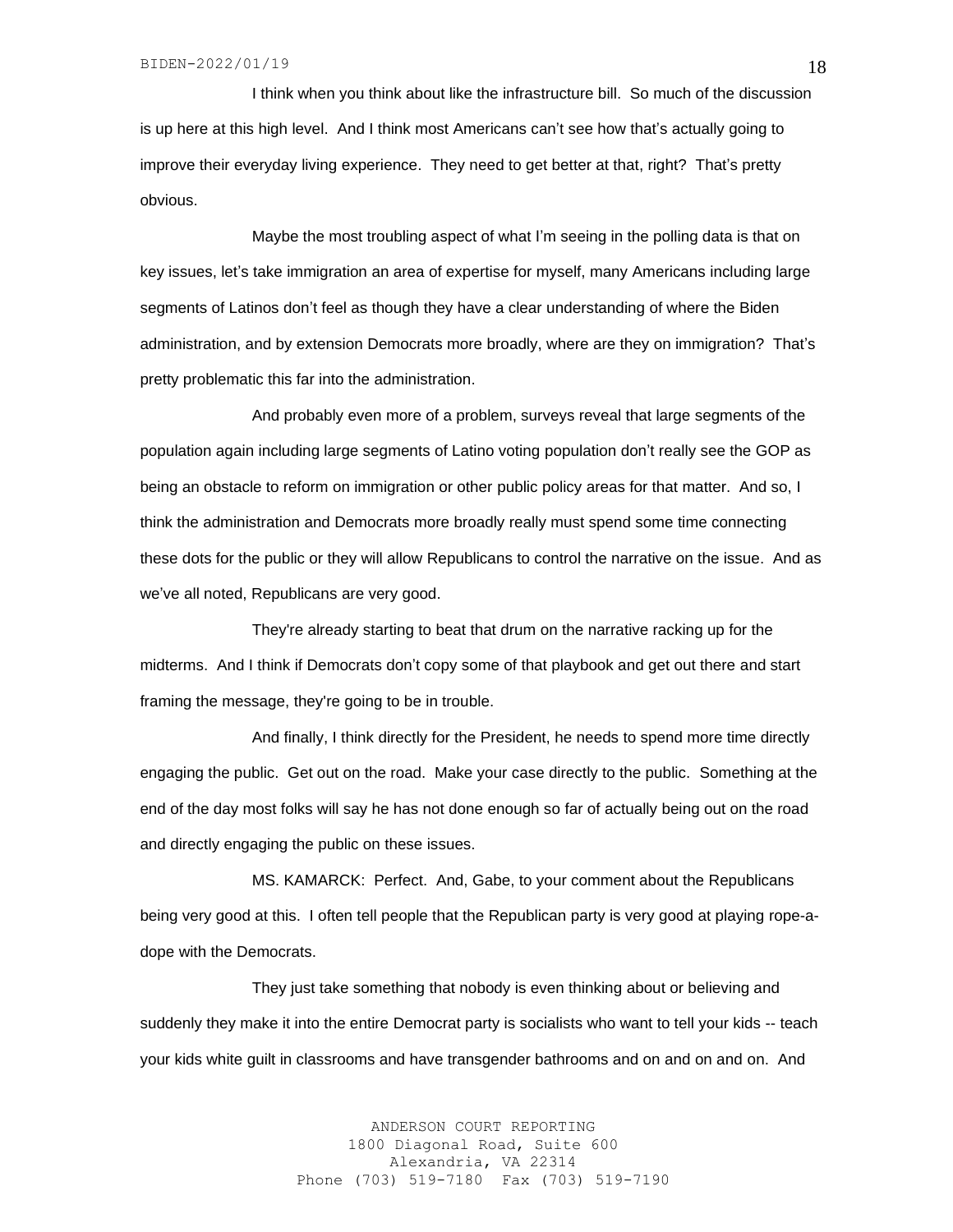they do that to the extent that it makes the Democrats look kind of nuts and, you know, people buy it. And we don't push back. We don't see it coming, we Democrats. Sorry about that.

Okay. Listen, we have some great audience questions which will also allow us to fill in some blanks here of topics we haven't covered.

Barry Epstein has sent in a very intriguing question. Would Biden have had an easier first year if Senators Ossoff and Warner had lost? Okay? Would that have forced him into a more moderate agenda? Why don't we start backwards with Gabe? Do you think that would have been an easier first year for Biden?

MR. SANCHEZ: You know, that's a great question, right? I think, you know, playing the what if scenario was a wrong response.

I think in some regards it would have forced him to approach things a bit differently than he did. That being said, however, you know, at the end of the day I think the administration approached the first year as though they had like a very strong numeric majority in the Senate to begin with. And so, if they still took that approach even with the nuances of those races, I don't know if things would have ended up that much different to be honest.

MS. KAMARCK: Yeah. Any other comments on that one? Sarah?

MS. BINDER: Well, not to go back to my self-work list of Ns and Ps, but we'd still have a comma. We'd still have this conversation. We still have the pandemic. We have a partisan Supreme Court. So and Democrats would lose the opportunity to put a rather remarkably diverse set of federal judges onto the bench because I doubt except for the handful of judgeships from states with two Republican senators there would not nearly be that Democratic success in molding the courts or trying to remold the courts.

So I think my guess is we might have seen infrastructure. But I'm hard pressed to see much progress on other issues. But again, if the good in me kind of factual but I don't know how much would actually be different.

MR. HUDAK: So, Elaine, really quickly I'm going to build up Sarah's point. I agree that the impact that the President has had on the judiciary would be wholly undermined if Democrats didn't control the Senate.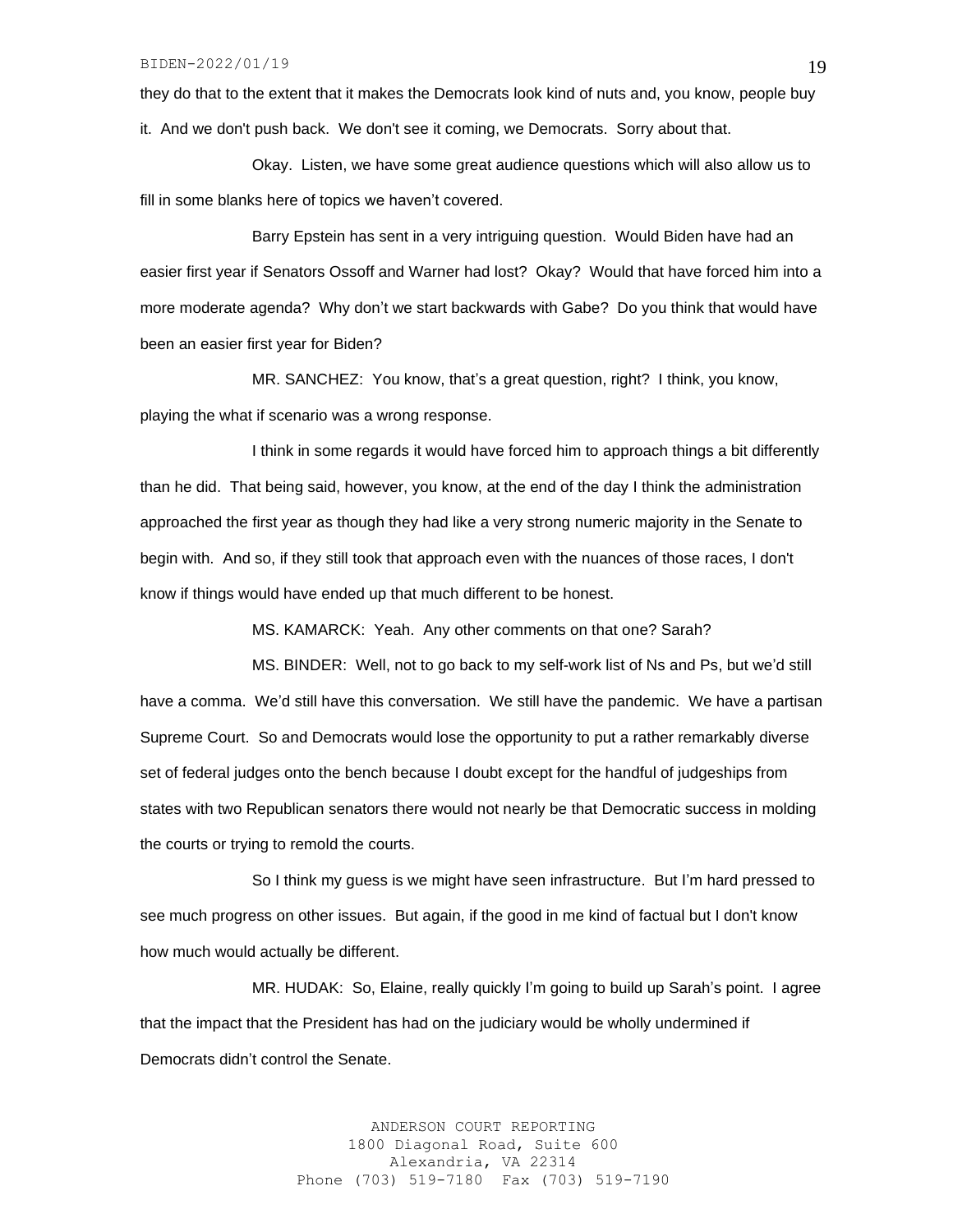I also think his ability to just staff the executive branch would have been held up in really significant ways. Open terms of the number of people who the President could get into appointed positions quickly. But also, as Sarah said about the judiciary, I think it holds for staffing the cabinet as well. The President would not have been able to get as diverse of core of appointees nominated and confirmed as well.

But the core of Barry's question about whether things would have been better, I think relies heavily on Democrat's ability to message. And Democrats can't message effectively. And so, yes it would set the President up and it would set congressional Democrats up to paint Republicans as obstructionists. Well, they have that ability to do that now and they're not doing it effectively. They're shooting themselves in the foot.

I think to Gabe's point in his opening comments about immigration in particular is a classic example. Every conservative in the country believes that Biden has an open border policy. And every progressive in the country thinks that Joe Biden's immigration policy is Donald Trump's. It takes real talent to convince half of the American public that you're horrible for one reason and the other half of the American public that you're horrible for the exact opposite reason.

That's the crux of Democrat's messaging issues which would have been true if Ossoff and Warner were Senators -- is true with Ossoff and Warner as Senators and would have also been true if they lost both of those races and Democrats were in the minority in the Senate.

MS. KAMARCK: Okay. Any other burning comments? Go ahead, Rashawn.

MR. RAY: Yeah. Can I just quickly say, I grew up in Georgia. As many of you all know, I grew up in Atlanta. I completely agree with what people are saying. To the American public, it could be that some of the same legislative outcomes could have happened, but the judges will be a very, very big deal in terms of what's happening there.

And in particular, if we go to the state where I was born in. In Tennessee, as you all know last week, Marsha Blackburn came on a huge offensive to a nominee, Andre Matthews, who I actually went to college with at the University of Memphis. Who's a great guy, by the way. But that speaks to if they weren't there potentially the statements, she was trying to make about some speeding tickets for going five miles over the speed limit if we talk about, why that might have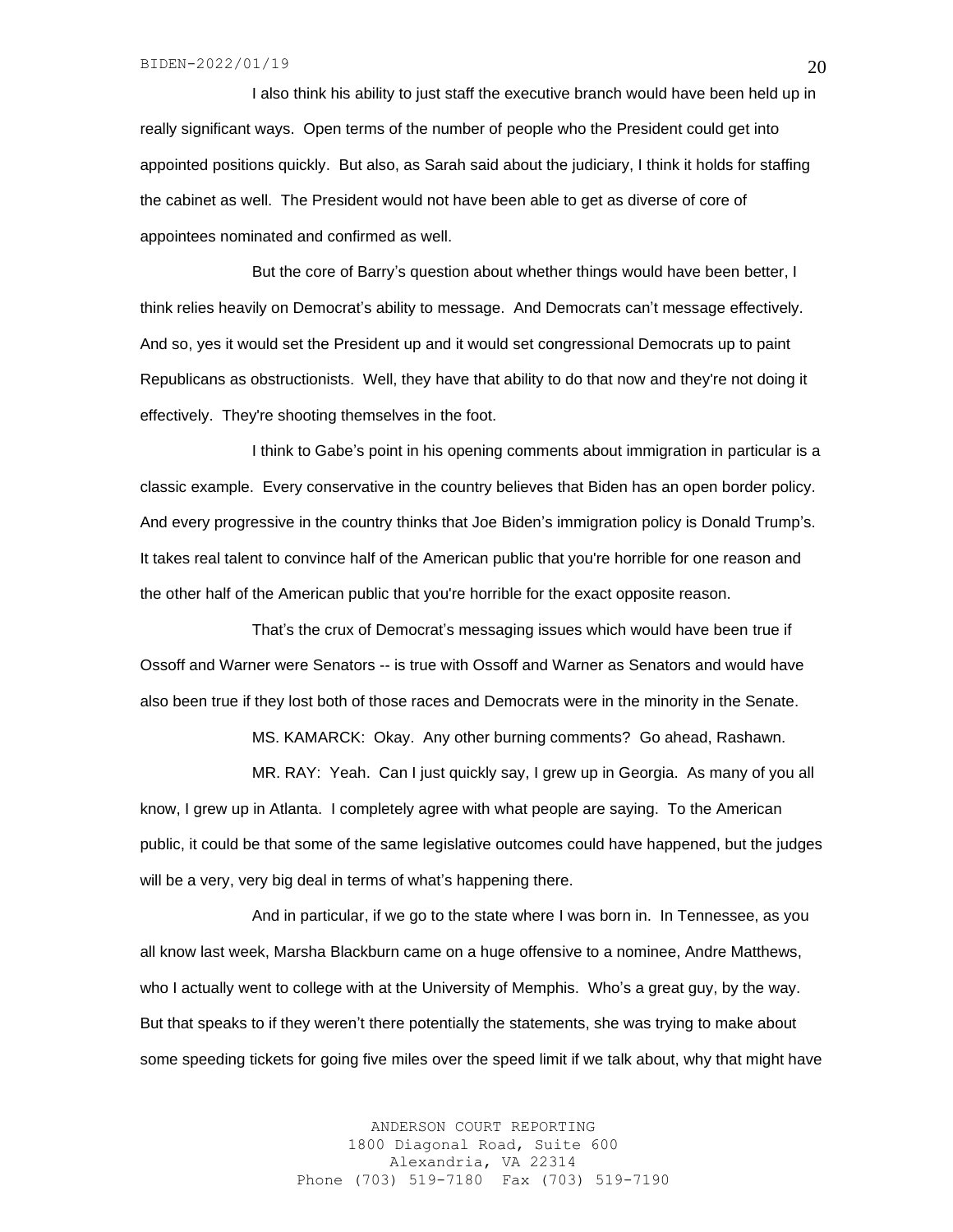### happened.

When nonetheless, it would have probably further made the likelihood that people like Andre Matthews and others might not be able to get on the bench.

I think the other thing about Georgia and Senator Warnock being there, look, he's a pastor. He's the pastor of MLK's church. The symbolism of that in Georgia. So an indirect effect might be had he lost going into the midterms, there might not be a lot of enthusiasm in the southern part of the country particularly in a state like Georgia. People are enthusiastic about getting Warnock in more permanently. They're excited about Stacey Abrams running again.

If they would have lost, I'm unsure if that momentum would be there in Georgia which then goes out to other states. We've got to look at Alabama and Mississippi, which have been electing minority mayors, Black mayors in cities that have not happened before. So there's this trickledown effect of Democrats building authority that might not have happened if they weren't put in the Senate.

MS. KAMARCK: Okay. Bill, do you have anything to say on this or should I go onto the next one?

MR. GALSTON: In the interest of time, let's move on.

MS. KAMARCK: Okay. I have two questions which I think will take us to our end time. And they're different questions so you can address both or you can pick which one.

The first one comes from a Voice of the America Reporter. And he asks -- he or she, I don't know who it is -- I wonder whether the panelists can talk a little bit more on his dealings with China and Russia? Did he score anything on this front? And I think that can open up a broader foreign policy question.

And then the second question comes from Paul Hidamin (phonetic). And it said, what parts of the Build Back Better bill can pass? What would you say to him? What would you suggest he pull out of the Build Back Better bill? So there's a sort of China and Russia and then I think foreign policy in general. There's a Build Back Better drilling down into that. We've all talked about that.

And so, you can choose which one, and why don't I go to Bill first because I think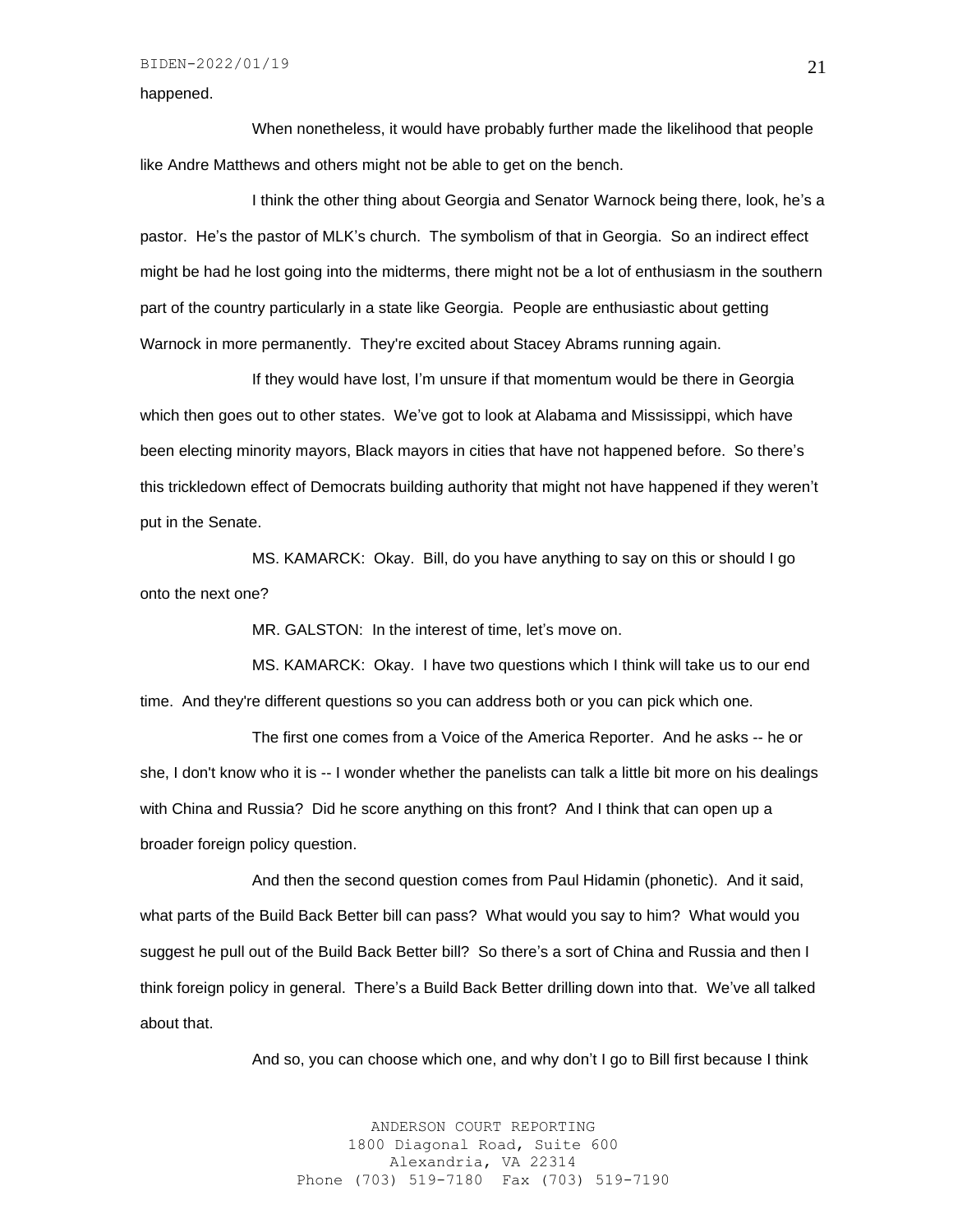Bill might want to address some of the foreign policy angles.

MR. GALSTON: Sure. On the foreign policy front, I think that the Biden administration has been at its best in its dealings with China. The administration from Day One had a plan. They've been executing that plan. They've been strengthening our alliances throughout the Asian-Pacific region. They've made an important decision about nuclear powered submarines going to Australia.

And in general, the administration has strengthened the sense throughout the region that the United States has important interests in the region that it is prepared to defend and to include our multiplying allies in the region in the planning and the execution of that defense. We will not know what all of this means unless and until Xi Jinping and the Chinese Communist Party intensify their military pressure on Taiwan. That will be a crisis.

On the European front, I think the administration has done again a very professional job of involving the allies in discussions about what to do about the Russian challenge to the sovereignty and territorial integrity of Ukraine. And it has really been a model of professional staff work in support of an alliance structure which is complex but vital. And I think I'll leave it there for now, but there was a domestic question as well. Can you remind me of it?

MS. KAMARCK: Yes. Yeah, the domestic question is on what pieces of Build Back Better can --

MR. GALSTON: Okay. That's simple. Senator Manchin has endorsed a \$1.8 trillion Build Back Better package that would have put him far to the left of anybody in the Obama administration as an index of how far the senator of gravity of the party has shifted. Without his vote, there is no bill.

So take his package, make sure that Sinema supports it and then tell the rest of the party, it's this or nothing.

MS. KAMARCK: Okay. Let's see. Let's start with John. John, are you going to answer both or one?

MR. HUDAK: Sure. I'll stick to the domestic policy question. Bill's expertise on foreign policy far exceeds mine so I'm going to defer to him on that.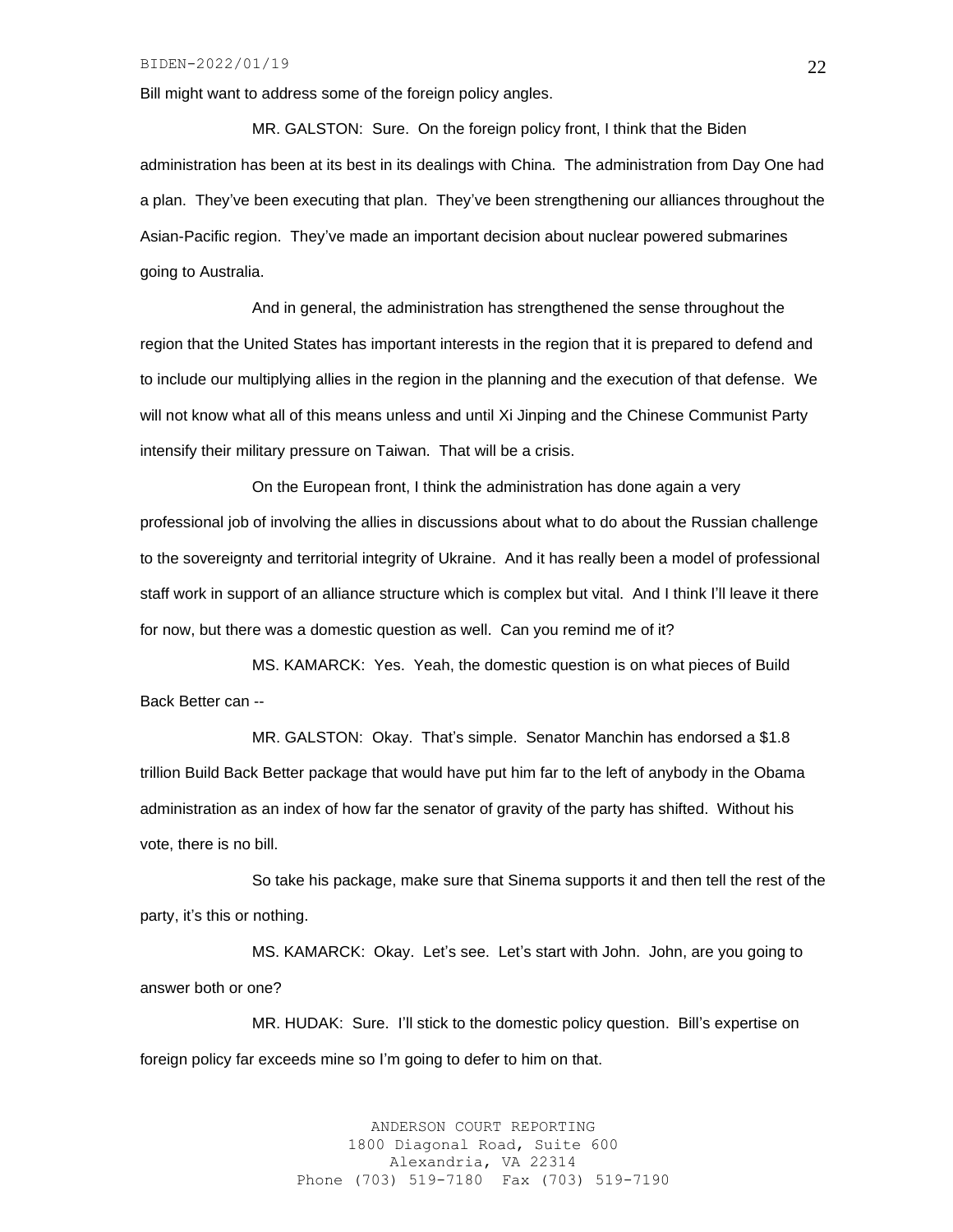But in terms of breaking up Build Back Better, I think there's two conversations that the President should have. One of them is obviously with Manchin and Sinema about the parts that they are supportive of. And I think Bill points effectively to what Senator Manchin has said that you supported or would be willing to support, which is actually quite substantial. It might not be what House progressives want exactly, but it still delivers a lot of important policy reform to everyday Americans.

The other conversation to have is with Republicans in the Senate and to ask them what in this are you able to support? It's hard to imagine a bill going to the floor to put a cap on insulin costs that every Republican in the Senate is going to be willing to vote against in lock step.

There are diabetics in every congressional district in every state of this country. And there are a lot of underinsured or uninsured diabetics in every state in this country. And the costs of their insulin are staggering. And so, when you think about what is, A, doable but also at the same time something that is going to be nearly impossible for Republicans to defeat. Those are the types of policies that you go after.

And until you have a really open conversation with Republicans in the Senate about every individual detail of this bill, you're not going to know exactly what that is. And I would go a step further to say, you know, I think the defeat of the larger Build Back Better bill ends up at the end of the day being a political win for the President because I think if it passed, Democrats and the President would have an impossible task of convincing the American public that it was a good idea.

That it wasn't hyperinflationary. That it wasn't something that was socialist, et cetera. It reminds me a lot of the Affordable Care Act. A lot of Americans supported a lot of individual provisions of the Affordable Care Act, but they hated the Affordable Care Act.

Build Back Better would have been exactly the same thing for the Biden administration where people would have loved the rebate on electric cars. They would have loved lowering prescription drug costs and a cap on insulin. They would have loved, you know, leave provisions and the child tax credit, but they would have said that Build Back Better was socialist.

And Democrats would have never been able to counter that. And so, breaking it up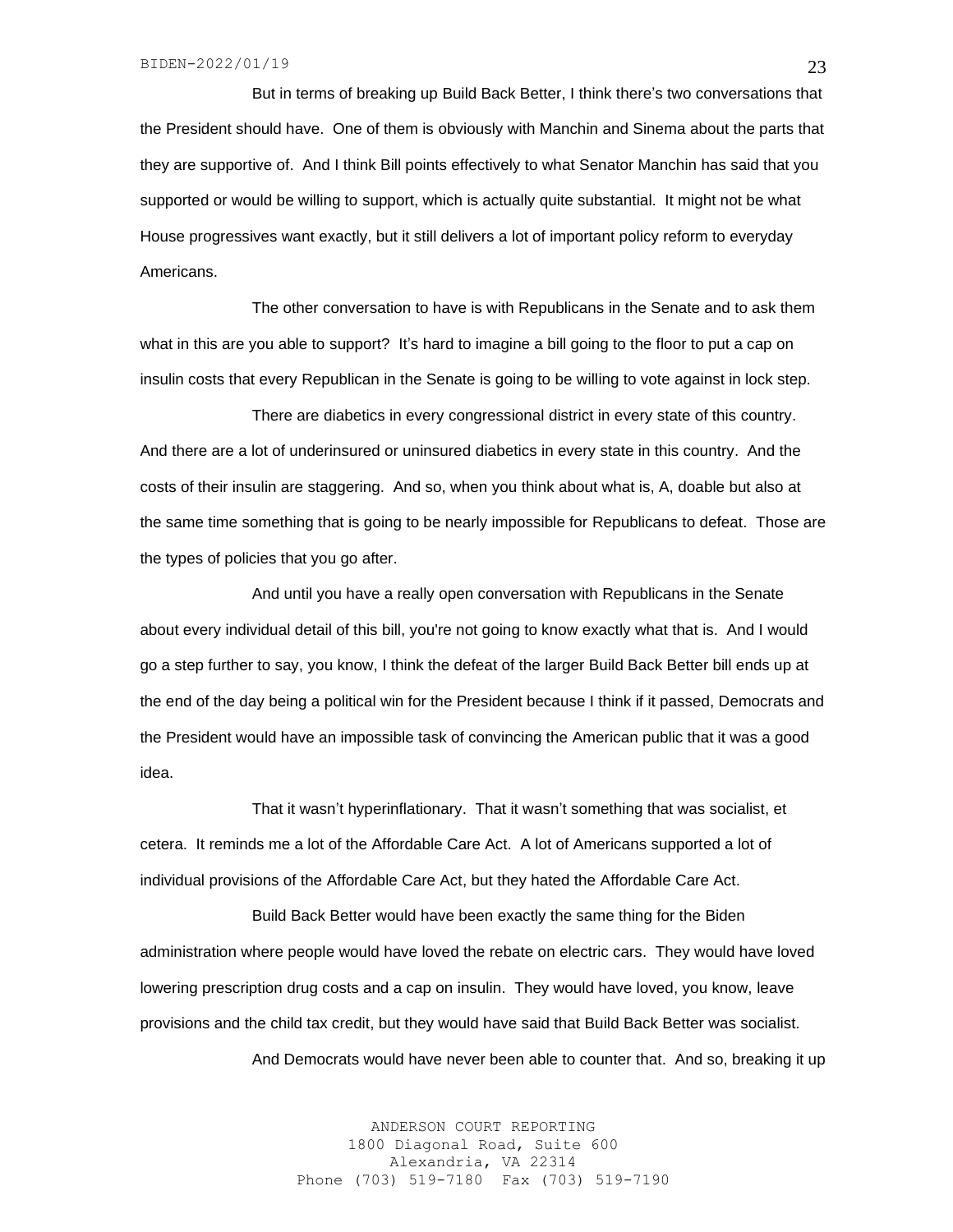ends up not just being a policy win but ultimately the better political win for this administration.

MS. KAMARCK: I totally agree. I totally agree. I don't know why we are addicted to these mammoth bills anyway. These mammoth catchall bills are impossible to message, but piece by piece, they're pretty good. Sarah?

MS. BINDER: So let me just first say. I mean I understand the allure of the pieceby-piece strategy and for all the reasons you've laid out. It makes a lot of seemingly political and electoral and bipartisan logic. But the problem is in today's Senate intense partisan disagreement. Not necessarily over details of policy but over partisan team play. Your team is for it and my team is against it.

And McConnell has already issued his version of the, we want to make Biden a one-term president. And that just is not leave a lot of opening. Maybe a better -- maybe a president who served in the contemporary Senate more recently than a decade ago might have made a difference. But there's not a lot of opening here for piece-by-piece legislating where you're counting on at least 10 Republicans to join in.

And so, why do we end up in these mammoth bills? Because that's the structure that Democrats or Republican majority have under the rules of the Budget Act. And I agree. You throw \$2 trillion of material into there and nobody knows what it is and no one can say what the Biden administration has been working on.

So in some ways, I think the Democrats are caught here. Although, I think maybe this was John's point earlier or maybe it was Ray's. Better to have tried and make the claims that over promises, Gabe's point, in regardless even if you come up emptyhanded. That's it.

If I was waving the magic wand and if I was not Nancy Pelosi and didn't have to actually build this majority, I would go for tax incentives for clean energy because it seems to be as long as they weren't punitive that Senator Manchin would sign on. Money for ACA, Affordable Care Act subsidies. Help Americans buy insurance, which also does not bend a lightning rod of late.

And work on that child tax credit, right? It has a bipartisan history. Not a long history, but it has a bipartisan history. It's been expanded over time. I think Democrats probably got lucky last year to take advantage of the crisis afforded by the pandemic to make a, what I think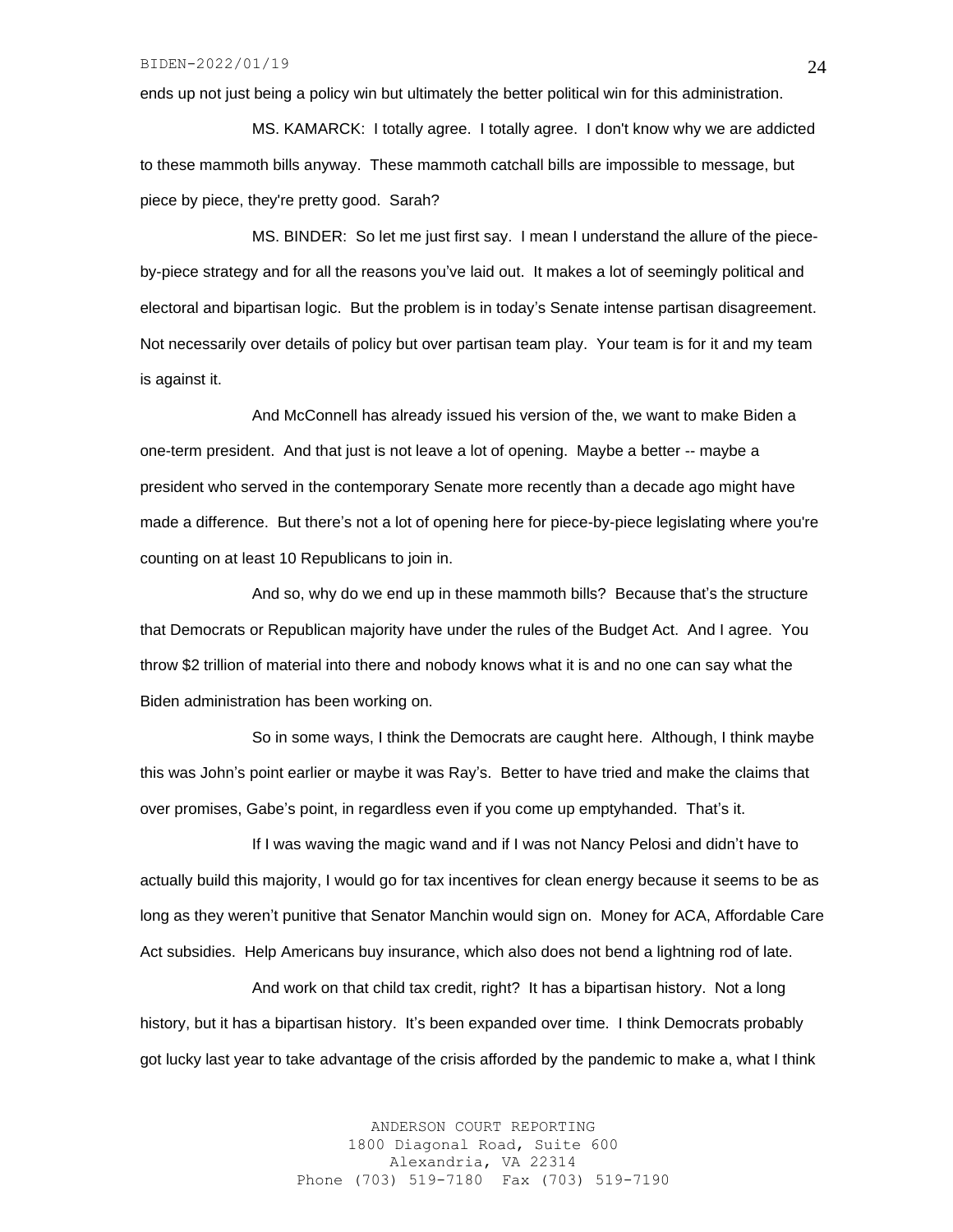#### BIDEN-2022/01/19

social policy experts said was a remarkable child tax credit. They're not going to get that version again. But find a version that works. It seems to be a policy that puts money into a deserving parents' pockets.

So I think the point is there is room for progress here, but I don't know how well our counterfactuals would actually lead to different outcomes for 2021.

MS. KAMARCK: Gabe and then Rashawn and we'll be ready to have final words. Gabe?

MR. SANCHEZ: I'll take a shot at the domestic policy question as well. I think I agree with all the comments that have been made so far about the negotiation process involving finding common ground among both Republicans and obstacles in the President's own party. However, you know, I'm usually a pretty optimistic fellow, but these days it's becoming increasingly difficult to be that.

I think I agree with what Sarah pointed out. I mean we've been pretty hard on the present administration but with my last comments, I think we've got to point out the elephant in the room, which is as long as Republicans prioritize. Not allowing the Biden administration to have any wins whatsoever, right? Overpassing policy that even large spread members of their own party support, I don't know if there's going to be a whole lot of room for negotiation, right?

All that being said, right, among the pieces of the puzzle that I think have the widest support and greatest chance of actually getting done if it's broken apart, expansion of affordable healthcare coverage and affordable housing. To me are areas that have widespread support and become even more salient during the pandemic. By every single survey, Democrats and Republicans alike, all have indicated the cost of healthcare insurance and the cost of healthcare is too high and they want something done about it. And growing concern about being able to afford housing. Whether you're talking about mortgage or rent.

So I think if it does break apart, those two areas hopefully will be something that can get done and the administration could directly point to how that's directly impacting them at the individual level, which we have all talked about needs to happen.

MS. KAMARCK: Fabulous. Rashawn?

ANDERSON COURT REPORTING 1800 Diagonal Road, Suite 600 Alexandria, VA 22314 Phone (703) 519-7180 Fax (703) 519-7190 25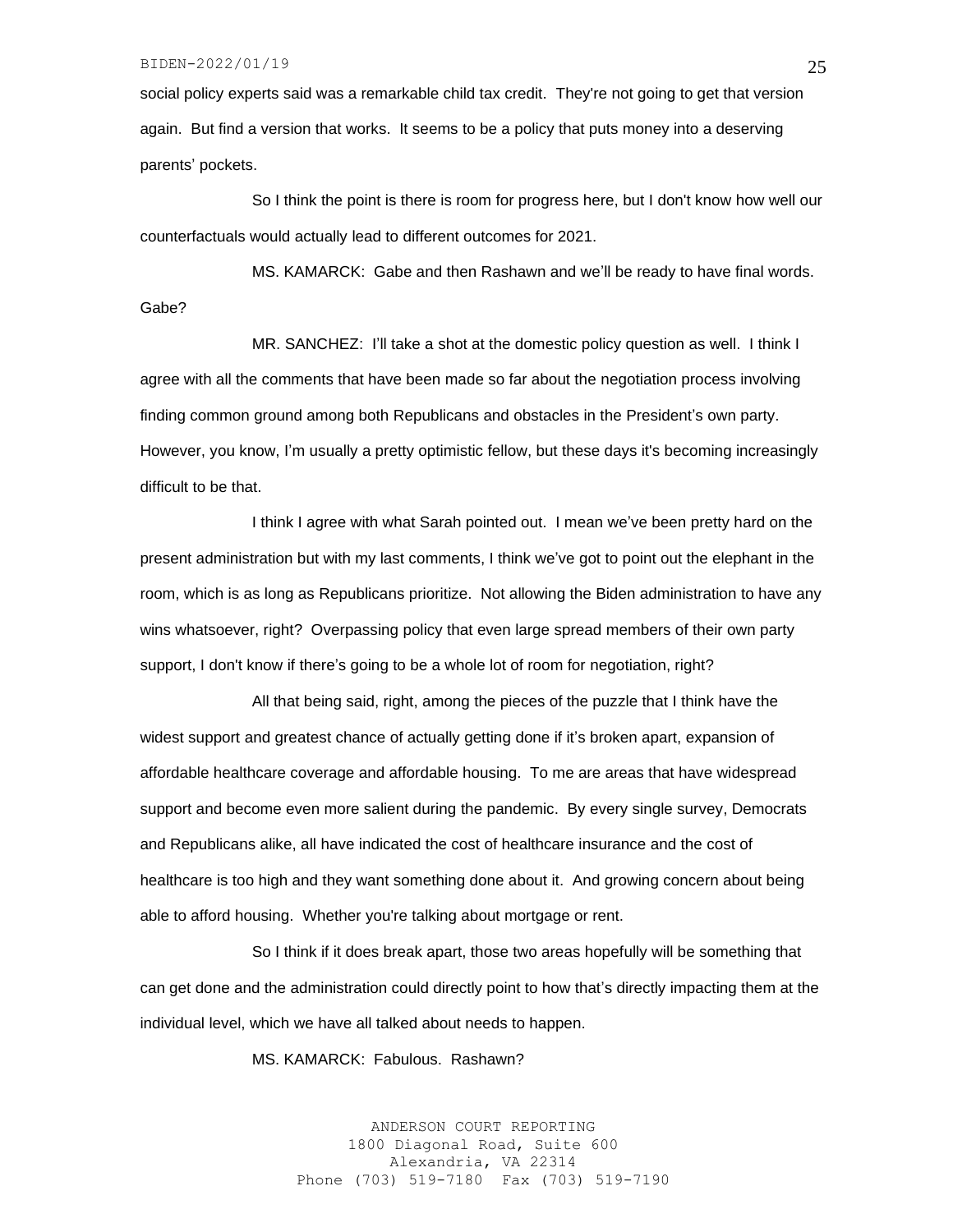MR. RAY: Yeah. I'm going to double down talking about children and families. The child tax credit and universal pre-K which we haven't brought up seem to be two big things. I think that could be leveraged about the pandemic that we know that children are falling behind.

When it comes to the child tax credit, we know that Senator Manchin has made some inflammatory and very stereotypical statements about low-income families. They're not overwhelmingly using their money on drugs. They're using it to put food on the table, keep their lights on including many in West Virginia.

With that being said, something that Manchin seems to be open to is lowering the threshold for the child tax credit for which families qualify. So lowering the threshold instead of keeping it higher could give Manchin onboard and it might pave the way for the larger package, which is as Bill has said. He seems to really be onboard for but the child tax credit seems to be one of the big sticking points. I think it could be lowered. We could still help out a lot of families particularly those that are in poverty and get this big bill passed.

MS. KAMARCK: Well, thank you very much everybody. We've come to the end of our hour. There are some fantastic questions in here that I suspect you can email individual members of this panel about because we didn't get to them, but this is a big topic. We could have gone on for another hour, hour and a half but I don't want to try everyone's patience.

And thank you to Bill and Gabe, Sarah, John, Rashawn for participating with us this morning. And thank you audience for some very insightful and interesting questions. This is a big topic. I suspect it's a topic that's being heavily discussed in the White House, day after day after day. And we'll see how the President steps up to the plate this afternoon at his news conference. Thank you very much everyone.

\* \* \* \* \*